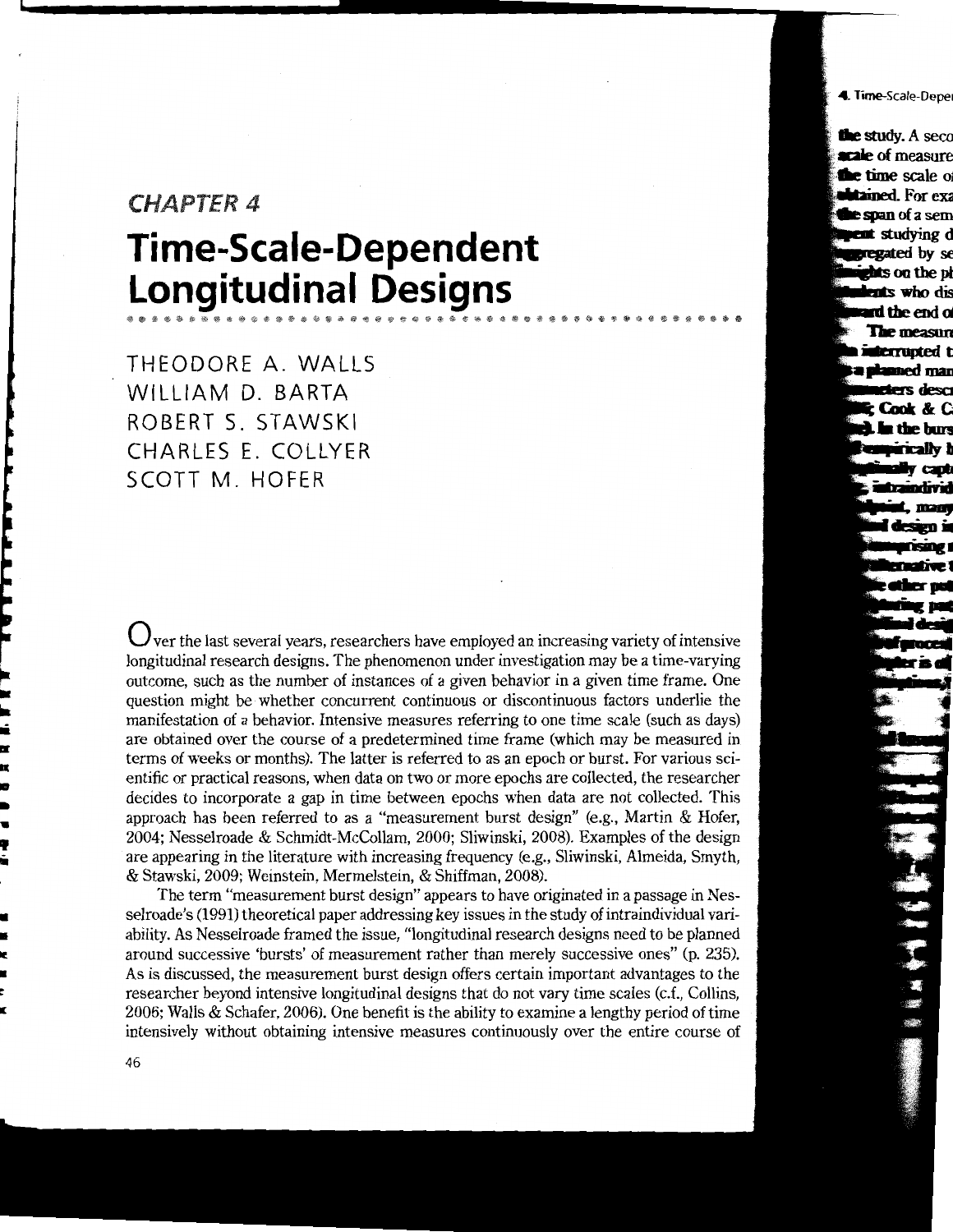the study. A second benefit is the ability to integrate information that is specific to the time scale of measurement. That is, even if the object of one's investigation remains the same, the time scale of measurement will have an important impact on the information that is obtained. For example, if the number of hours a student spends studying is aggregated over the span of a semester, the researcher may fail to observe variability in the number of hours spent studying during the last few days before final exams begin. In this example, data aggregated by semester and data aggregated by week may each provide complementary insights on the phenomenon under investigation, and reveal important differences between students who distribute their studying hours over the semesters and those who "cram" toward the end of the semester.

The measurement burst design is a special case of the interrupted time series design. An interrupted time series design includes a time-registered independent variable such as a planned manipulation(s) or a naturalistic occurrence(s) that results in a change in the parameters describing the series following the time of registration (Campbell & Stanley, 1966; Cook & Campbell, 1979; see also Schmitz, Klug, & Hertel, Chapter 11, this vol**ume**). In the burst design, the assignment of measurement periods is based on theoretical and empirically based decisions about the time scale at which a process or phenomenon is optimally captured, as well as consideration of how particular aspects of the process (e.g., intraindividual variance or asymptote) may change over longer periods. From this standpoint, many possible designs could be considered, not only the relatively straightforward design involving equally spaced measurement bursts (e.g., at 6-month intervals), **each** comprising multiple assessments (e.g., daily for several days). In this chapter, we consider alternative temporal sampling designs within the interrupted time series family and explore other potential designs based on decisions about sufficient or optimal time scales for capturing particular processes. We refer to this framework as time-scale-dependent longitudinal design (TDLD). A key objective is to provide a basis for researchers to develop studies of process that effectively utilize multiple time scales and intensive measurements. The chapter is organized in five sections: central issues, conceptual principles and statistical assumptions, developmental applications, an illustration, and future directions.

#### **Central** Issues

**The** interrupted time series design and its more recent instantiation in the multiple measurement burst study warrant a brief review. Interest in time series designs in a developmental context emerged in the 1930s (cf. Fiske & Rice, 1955).

#### **Origins of the Design: Interrupted Time Series**

**The** interrupted time series (ITS) design was first described by Campbell and Stanley (1963) and was further elaborated in several subsequent publications, including, notably, Campbell (1969a, 1969b) and Cook and Campbell (1979) (see also Schmitz, Klug, & Hertel, **Chapter 11, this volume).** The original conception of the design involved a single series, such as that resulting from seismic aftershocks over time in one region. They saw potential atensions to the study of causal sequences in social experimentation. The main statistical **Exproach** was limited to inspection of differences between epochs in the mean or slope of a **Example 1** interest This was later extended to formal time series analysis and was frequently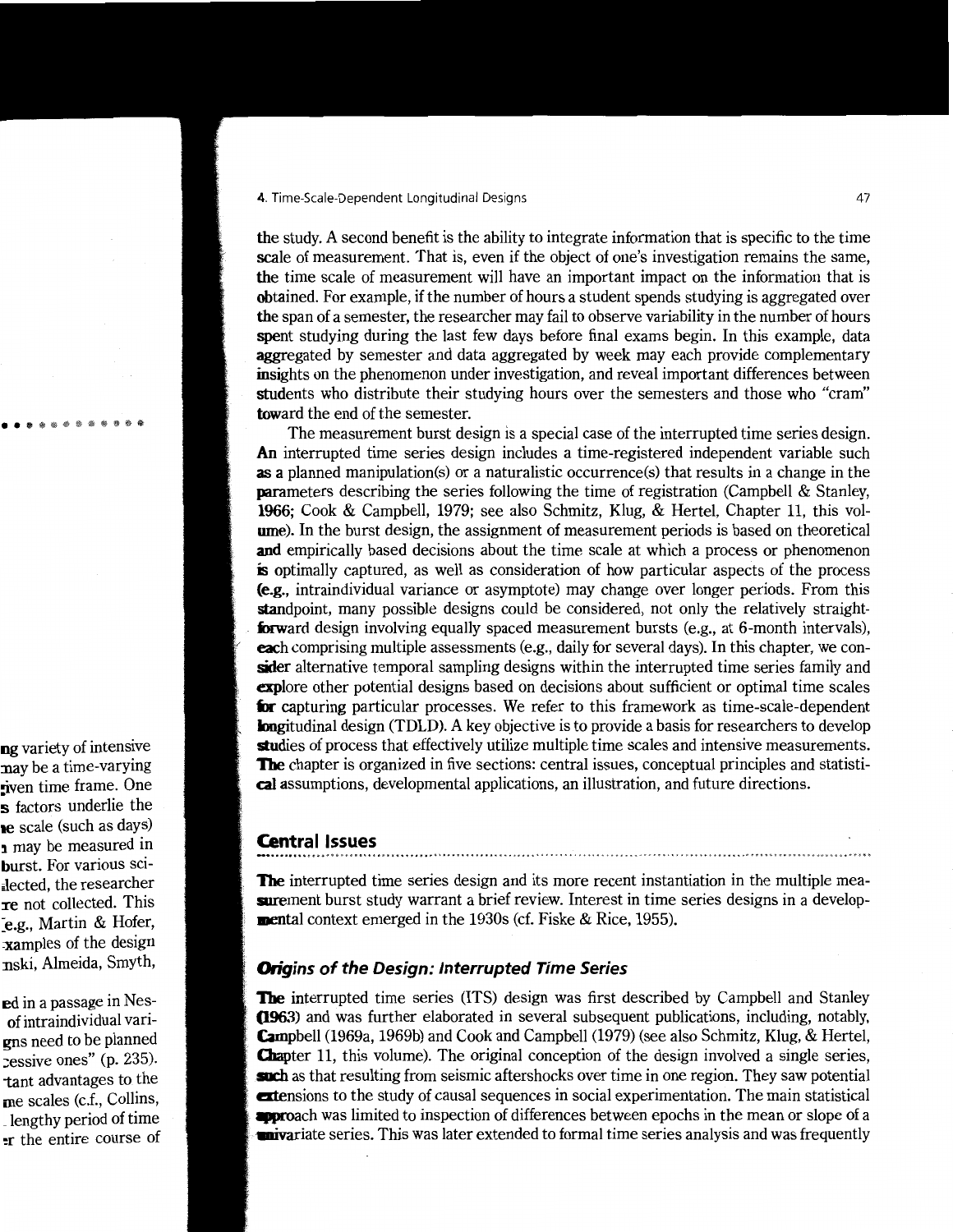employed in the classic ABAB design in studies of operant conditioning (Barlow, Nock, & Hersen, 2009; Box & Jenkins, 1970). ABAB refers to the four-step sequence: baseline, treatment, return to baseline, treatment. The purpose of the return-to-baseline step is to verify that any change in the outcome measure coincident with the treatment can plausibly be attributed to treatment as opposed to some extraneous influence.

A sequence of repeated measures is obtained and, at one or more points in the sequence, there is a gap in measurement. The rationale for obtaining multiple pre- and posttest measures is that the criterion variable is likely to exhibit systematic, context-sensitive intraindividual variation. Therefore, in order to determine that a posttreatment increase in the criterion variable is in fact the result of treatment, the researcher will look for an average increase or change in relation to the local maximum. When parameters reflecting information within one period of measurement are considered from period to period, whether the parameters are simple descriptive statistics or more complex indicators of a process, the resulting analysis necessarily occurs at a higher time scale. Hence, a formal definition of a measurement burst design from an ITS perspective is: an ITS in which interest in the evolution of lower time scale processes (such as minute to minute) is considered over higher time scales (such as day to day). By contrast, an approach that simply views bins of minute-to-minute information as equivalent slices without a decision about a higher timescale-design motivation would fall outside of our definition, or minimally within it. Relevant consideration of the role of time scale in longitudinal studies can be found in Bertenthal (2007) and Newell (1990).

Although it may seem obvious that the measurement burst design is a special case of the ITS, details of the design as a special case have not received careful consideration. Designs in psychophysics (e.g., Swets, 1964) and motor control (e.g., Rosenbaum & Collyer, 1998) may in fact have been early instances of the design, without being explicitly named as such. The motivation for many studies of perceptual and motor processes has been to intensively study the abilities of individuals, and practical considerations naturally lead to multiple sessions or bursts of data collection. Contemporary cases of the design in use have been in extensions of daily diary studies, with epochs of days spaced by several months. Substantively, these studies have focused on "daily hassles" and, to a lesser extent, addiction. The motivation for these studies has often been an interest in micro-level processes in cases in which continuous measurement may have been difficult or impossible. Challenges in these cases include difficulties with participant compliance with burdensome protocols, as well as potential problems with reactivity and validity (Hufford, Shields, Shiffman, Paty, & Balabanis,, 2002; cf. Campbell & Stanley, 1963; Varkey, Pompili, & Walls, 2011).

Campbell and Stanley (1963) stated that "the essence of the time-series design is the presence of a periodic measurement process on some group or individual and the introduction of an experimental change into this time series of measurements, the results of which are indicated by a discontinuity in the measurements recorded in the time series" (p. 37). However, the source of the discontinuity is not always an experimental manipulation. The researcher may, for example, wish to undertake an observational study of naturally occurring events, such as the effect of a flood on local employment (McDowall, McCleary, Meidinger, & Hay, 1980). Such a situation could also be repeatedly interrupted at a calendar time scale, as in the case of sequential events of neighborhood violence, resulting in a naturalistic but nonetheless time-scale-dependent design.

Interest in ITS designs within psychology can be traced back at least as far as the 1930s (cf. Fiske & Rice, 1955). Social and behavioral sciences at this point in time were influenced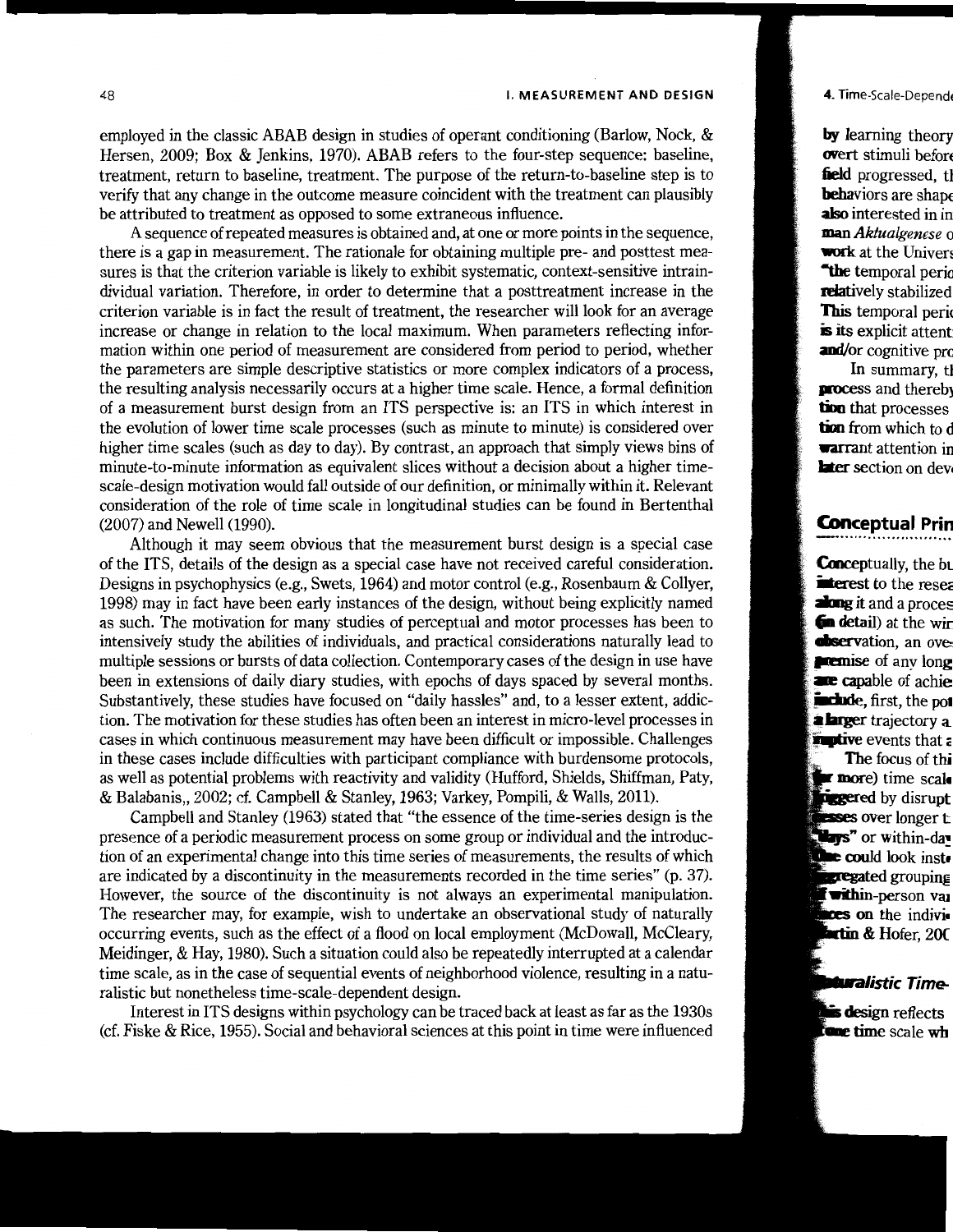by learning theory. Learning theorists initially studied organisms' typical responses to overt stimuli before and after exposures to positive and negative reinforcements. As their field progressed, they considered the temporal processes by which complex patterns of behaviors are shaped. Members of the organismic school of developmental psychology were also interested in intraindividual processes. The term *microgenesis,* a translation of the German *Aktualgenese* or "genetic realization," is a concept that can be traced back to Werner's work at the University of Hamburg in the 1920s (Rosenthal, 2004). Microgenesis refers to "the temporal period between the presentation of a stimulus and the formation of a single, relatively stabilized cognitive response to this stimulus" (Flavell & Draguns, 1957, p. 197). This temporal period may be fleetingly small. What distinguishes a microgenetic process is its explicit attention to prior stimulus exposure on subsequent motivational, behavioral, and/or cognitive processes.

In summary, the utility of ITS designs as a means by which to interrupt an ongoing process and thereby draw inferences about that process is not new. However, the recognition that processes may evolve over higher order time scales is a relatively recent innovation from which to devise (or observe) interruption of a process. A few concomitant themes warrant attention in regard to consideration of processes in general; we cover these in the later section on developmental applications.

#### **Conceptual Principles and Statistical Assumptions** •••••••••~,. .. ~~ .. ~•--~••••••••••••~••~••~,-•••.,•• .... ~ .. ,..,\*•~•••••• .. •••.,~• .. """"••• .. ••••• .. ••••••,-••"'•••• .. •••"'••"~~•• .. "••~••••o""\*\*•~~•~"''\*••

Conceptually, the burst designs demand a careful consideration of the processes that are of interest to the researcher. A useful image may be that of a long wall with windows spaced along it and a process going on in a corridor on the other side. The process can be observed **(in** detail) at the windows, but not between the windows. That is, even if there are gaps in observation, an overall pattern of increase or decline may still be discerned. This is the premise of any longitudinal design, but here emphasis is placed on intensive designs that **are** capable of achieving a high level of granularity. The benefits of increased granularity include, first, the potential to reveal patterned, recurring temporal shapes embedded within **a larger trajectory and, second, an increased ability to detect the presence of discrete, dis**ruptive events that alter the course of the trajectory.

The focus of this chapter includes mapping intraindividual variation and change at two **p** $\alpha$  more) time scales and the possibility of discontinuous change (i.e., change processes **triggered** by disruptive events, resulting in a state of disequilibrium) or of stability of processes over longer time intervals. Note that this design is not limited to scenarios in which **"days**" or within-day processes in the lives of individuals are the smallest unit of analysis. **One** could look instead at weekly or yearly bursts and at the behavior of cohorts or other **aggregated groupings.** The sampling of different temporal units will yield different patterns **of within-person variation and change that result from different internal states and influ**aces on the individual (e.g., Bertenthal, 2007; Boker, Molenaar, & Nesselroade, 2009; Martin & Hofer, 2004).

#### **llaturalistic Time-Scale-Dependent Time Series**

**This** design reflects processes at different time scales or the evolution of a process studied to time scale when measured at time points over a higher time scale.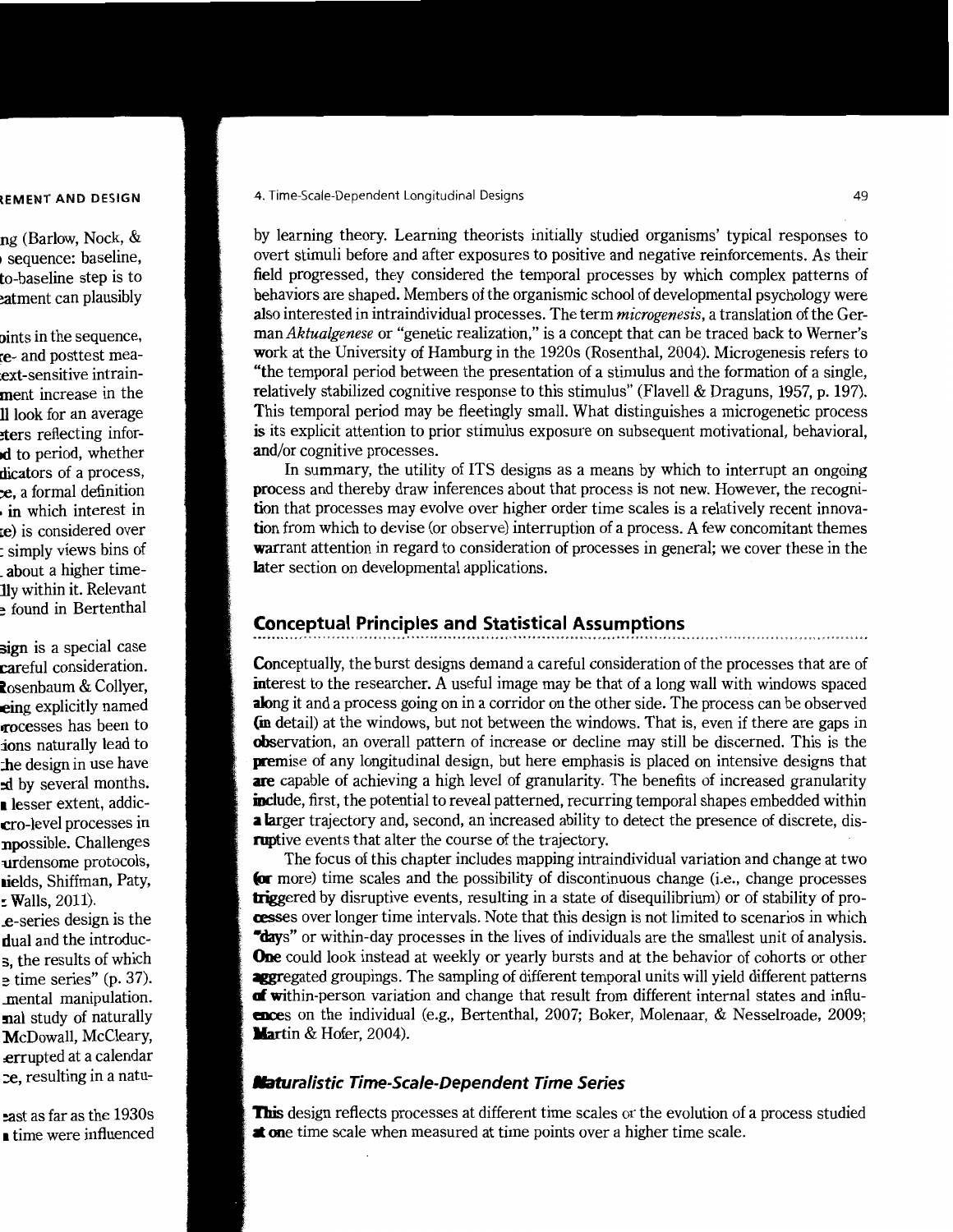#### [01 02 03 ...] DELAY [01 02 03] DELAY [01 02 03] ....

Note:  $0 =$  Observations; Observations may be evenly spaced (fixed interval), or they may be unevenly spaced, as in event or location contingent measurements.

#### **Experimental Time-Scale-Dependent Time Series**

An elaboration of this design involves study of change in processes via an experiment or randomization to groups, where X denotes the intervention point on the longer time scale:

> R G1 [01 02 03 ...] DELAY [01 02 03] X DELAY [01 02 03] ... G<sub>2</sub> [O<sub>1</sub> O<sub>2</sub> O<sub>3</sub> ...] DELAY [O<sub>1</sub> O<sub>2</sub> O<sub>3</sub>] DELAY [O<sub>1</sub> O<sub>2</sub> O<sub>3</sub>] ....

Another elaboration of the design can be interruption within the lower time scale, such as when traditional ITS designs are replicated over time:

[01 X 02 03 ... ] DELAY [01 X 02 03] DELAY [01 X 02 03] ....

Whether the design is naturalistic or experimental, the spacing of measurements can be even or uneven. Uneven spacing can be produced either by event-driven measurements or the experimenter's randomization. Finally, of course, additional levels of time, additional groups, or interruptions/interventions at multiple time scales can be employed. This prospect may become increasingly plausible as lower time-scale information on biological and motoric signals is tracked continuously, such as when blocks or nested blocks of time for contexts, marker variables, and developmental epochs are considered.

An interesting question is whether Cook and Campbell's (1979) classic enumeration of threats to internal and external validity for experimental designs is complete with respect to this elaborated form of the design or whether other issues arise. For example, in comparing multiple epochs in which intensive measures have been obtained, a risk is that the passage of time will allow the participant to change to the extent that he or she will answer the same questions through a "different lens," or calibrate his or her responses differently. Whereas practical benefits of the design (e.g., reduced participant burden, possibly lower reactivity, reduced costs) are compelling, further questions can be raised in the following regards. First, in the case of a naturalistic multiple time point interruption, is it clear that the interruptions are occurring purely as a result of the criterion selection variable, or could other factors confound this variable? For example, neighborhood violence could be highly correlated with political or economic shifts, and these changes may remain unchanged even after violent behavior has subsided. Second, can the shape of the primary outcome be assessed well over short time bursts, and is this shape likely to be comparable from epoch to epoch as the overall higher order time course influences phenomena? For example, the epochs reflecting the shape of electrocardiogram signals before, during, and after some calendar time level disease onset, treatment, and remission may be very different both theoretically and in practice. Statistical tests of differences from epoch to epoch of differently shaped phenomena are likely to be very challenging to deploy.

Third, some concerns about selectivity in the case of the experimental time-scaledependent design are worth considering. The nature of time scale as a criterion for selection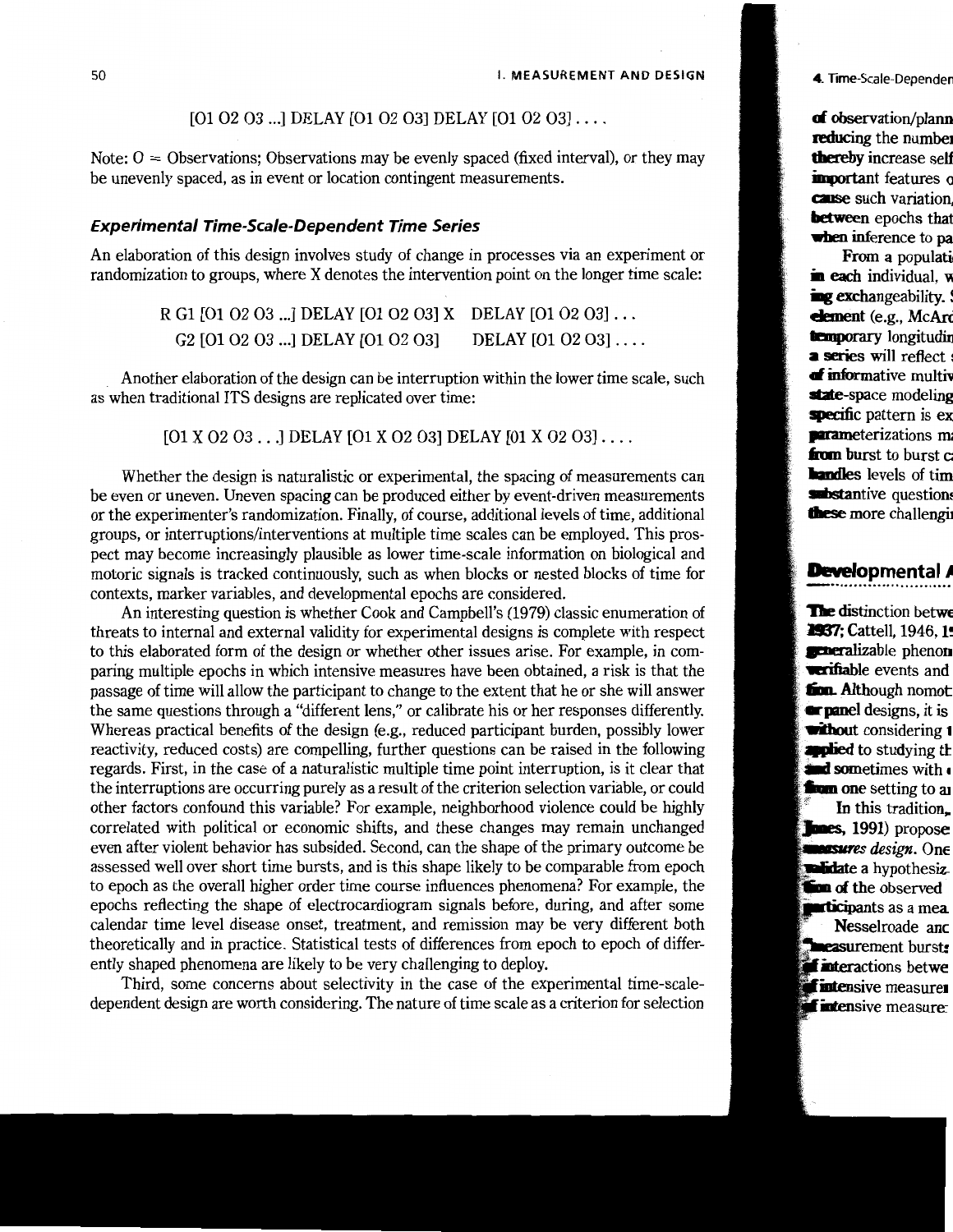of observation/planned missingness periods can be a double-edged sword. On one hand, reducing the number of intensive reporting intervals should reduce reporting burdens and thereby increase self-report validity. On the other hand, temporal undersampling may miss important features of all or some intraindividual change and variation or the events that cause such variation, as some individuals may manifest rapid or other interesting changes between epochs that would be undetected. This is a particularly important consideration when inference to particular individuals is of interest.

From a population perspective, it may not be necessary to capture the process fully in each individual, within overall inferences drawing from all available data and assuming exchangeability. Such a design is one of planned missingness with respect to the time **element** (e.g., McArdle, 1994). These concerns lead to the need for consideration of contemporary longitudinal concepts regarding time series. For example, an expectation that a series will reflect stationarity would enable the process to be modeled with a number of informative multivariate within-subject approaches, such as dynamic factor analysis or state-space modeling (Chow, Ho, Hamaker, & Dolan, 2010; Zhang, 2010). By contrast, if a specific pattern is expected within each burst, nonparametric functional forms or diverse parameterizations may be needed (Fok & Ramsay, 2006). In this case, the comparability from burst to burst can become much more challenging. Our later example in this chapter **handles** levels of time scale in the case of pain measurements with multilevel modeling; substantive questions levied at this database at this time did not require consideration of **these** more challenging modeling issues.

### **Developmental Applications**

**The** distinction between nomothetic and idiographic approaches has a long history (Allport, 1937; Cattell, 1946, 1966; Lamiell, 1998). Nomothetic researchers seek to delineate broadly **generalizable phenomena, whereas idiographic researchers seek to delineate empirically werifiable events and processes that contribute to within-person description and explanation.** Although nomothetic research goals can sometimes be achieved using cross-sectional **or panel designs, it is difficult to conceive of idiographic research goals that can be achieved** without considering the effects of the passage of time. Idiographic methods are generally **applied** to studying the influence of prior experiences and events on subsequent behaviors **and** sometimes with continuities or discontinuities of behavior as the individual transitions **from** one setting to another.

In this tradition, Nesselroade and Jones (Jones & Nesselroade, 1990; Nesselroade  $\&$ **)ones,** 1991) proposed what they called a *multivariate, replicated, single-subject, repeated***measures design.** One feature of this design is the use of repeated measures to empirically **validate** a hypothesized intraindividual temporal sequence. A second feature is the replica**tion** of the observed temporal sequence using observations drawn from multiple research **participants as a means of establishing generalizability.** 

Nesselroade and Jones also noted the potential utility of incorporating successive **Imeasurement bursts,"** giving the example of studies of therapeutic change in the context **of interactions between clients and mental health professionals.** In this example, a series **finitionally** intensive measurements can be obtained prior to treatment for comparison with a series **finition** measurements obtained following the completion of treatment. This approach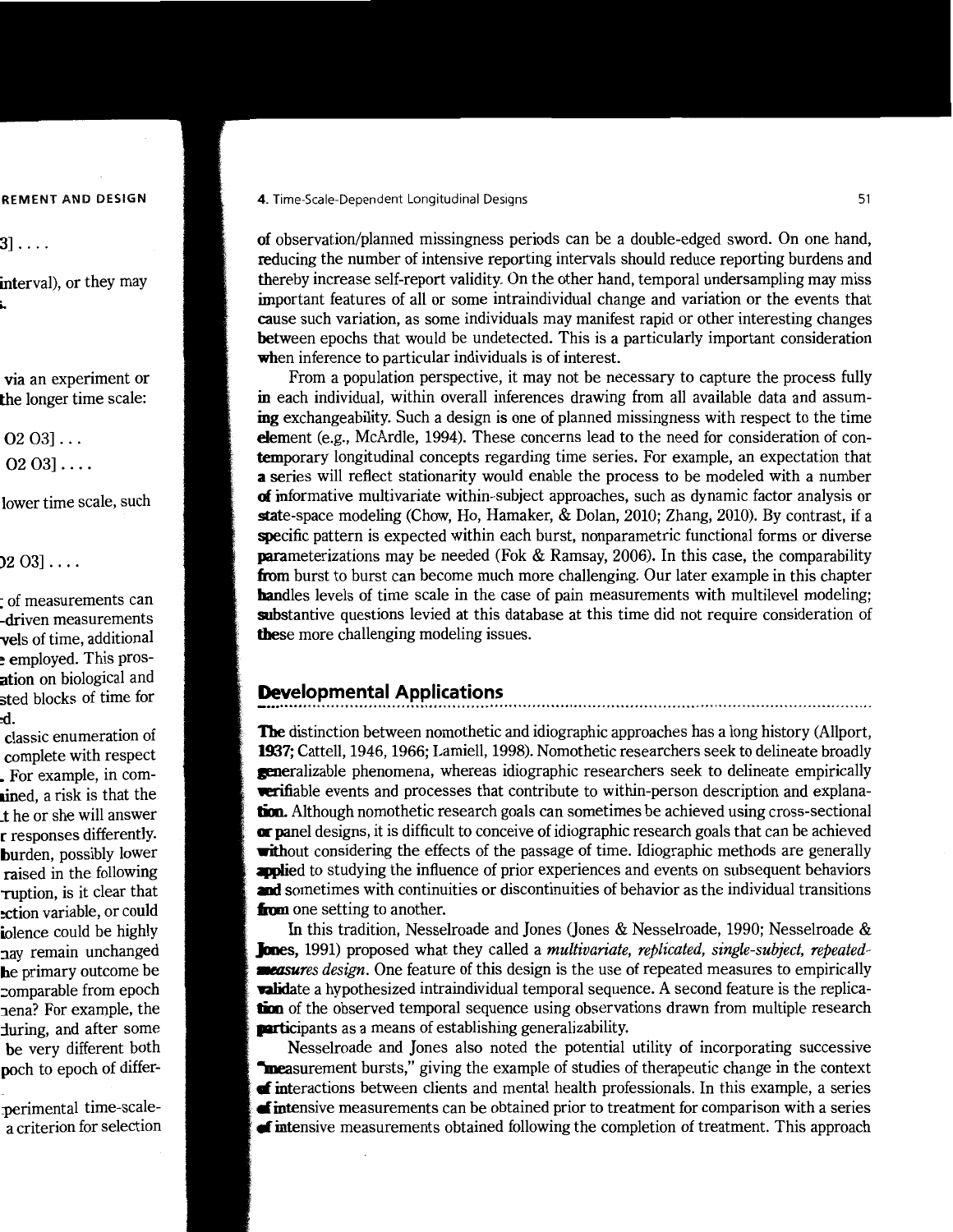thereby incorporates almost all of the elements of the TDLDs that are the focus of this chapter, except multiple manipulations invoking interruptions.

Research may either focus on a planned interruption consisting of some form of treatment or it may focus on naturalistically occurring events. The latter-for example, fluctuations in daily stress-are, in theory, linked to corresponding fluctuations in behavior. Grzywacz and Almeida (2008) found support for a same-day association between stress and risk of binge drinking both within and between persons; they also found that a "pile up" of stress across at least 3 successive days accounted for additional variability in drinking behavior.

Grzywacz and Almeida's (2008) study may be regarded as an ex post facto design in that the distinction between high stress and low stress days is derived by categorizing the data after they have been collected. It differs from traditional ex post facto designs because the focus is on intraindividual change. This design seeks to simulate quasi-experimental designs by establishing, in retrospect, measures of variables both before and after exposure to the critical stimulus (i.e., "treatment").

#### Context Dependency

Taking Grzywacz and Almeida's (2008) study as an example, "high stress days" and "low stress days" represent two sets of conditions during which patterns of drinking behavior are expected to differ. The within-day stress-alcohol relationship and the between-day stress-alcohol relationship may be conceptualized as operating at two separate time scales. This leads to a broader point about the range of applications of TDLD.

People who are able to accurately report changes in their social or physical context may nonetheless fail to observe the relationship between changes in context and changes in their own behavior. A researcher may nonetheless be able to note these changes by sampling the individual's behavior in a range of contexts. Hence, diary-based event sampling may mitigate the effects of *consistency bias,* defined as the belief that one's past attitudes and behavior are more consistent with current attitudes and behavior than is actually the case (Jaspers, Lubbers, & De Graaf, 2009). For example, people provide different explanations of their motives for getting divorced when asked before and after the divorces (De Graaf & Kalmijn, 2006).

People overestimate the degree to which their future behavior will match their current intentions. Intentions to practice a health-protective behavior (e.g., safer sex) are at best moderately associated with subsequent behavior (Fishbein, Hennessy, Yzer, & Douglas, 2003). Similarly, *preference reversals* refer to discrepancies between goals and actions; an example is the individual who pays monthly dues at a gym that he or she never attends or who plans to avoid high-calorie snacks but nevertheless fails to resist the urge (Berns, Laibson, & Loewenstein, 2007).

Age-related changes in the ability to accurately identify the contextual determinants of one's own past behavior and to accurately predict one's future behavior remain understudied in the field of developmental psychology. These changes are nonetheless key indicators of an individual's functional capacity to exercise self-regulated behavior.

A benefit of an intensive longitudinal approach, then, is the unique perspective that it affords the researcher. Participants' self-report accuracy is likely more reliable with respect to currently experienced contexts as compared with self-reports of behavior in past or future contexts. A researcher, however, can accumulate "in context" data from multiple contexts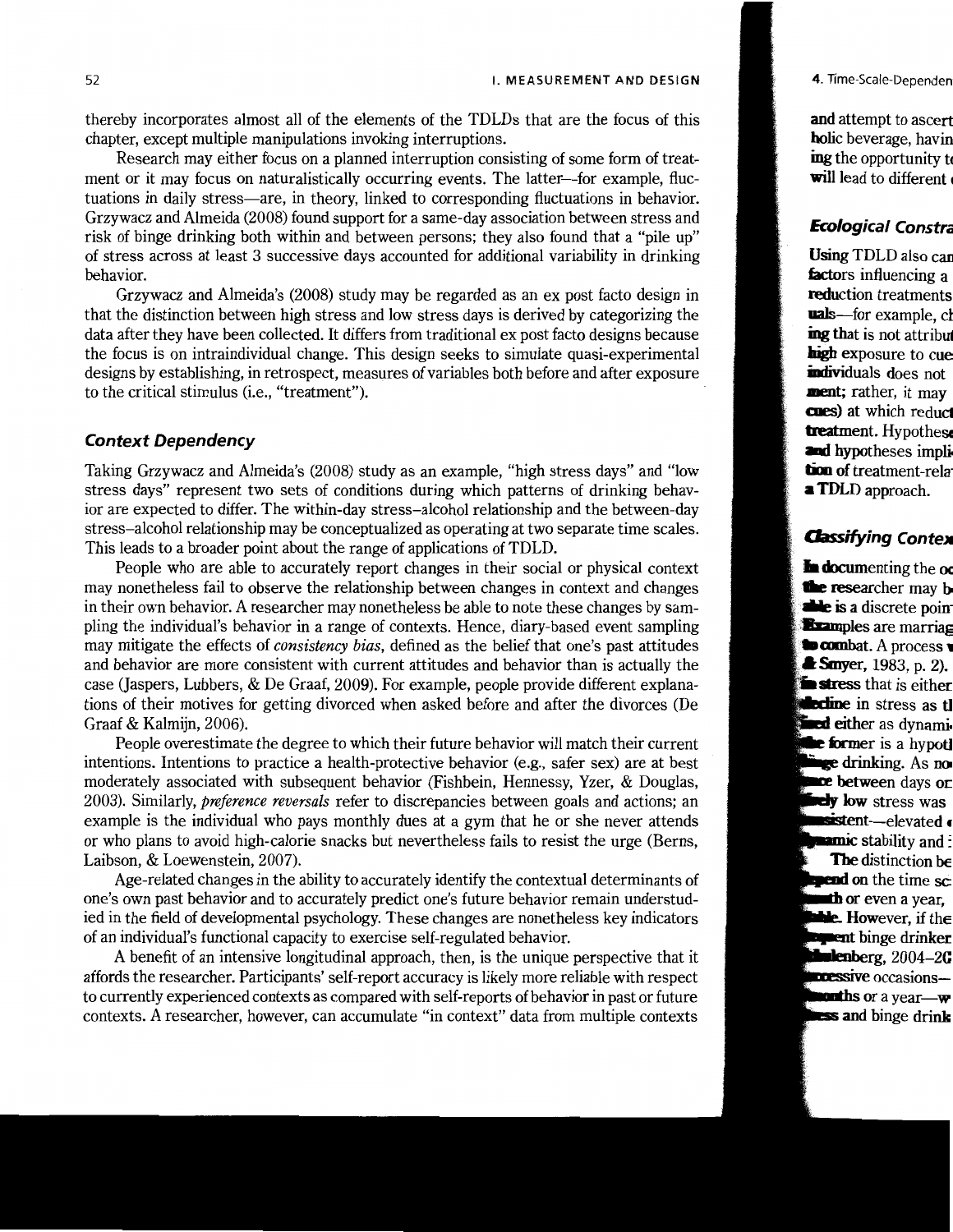and attempt to ascertain the degree to which the same experiences—being offered an alcoholic beverage, having an opportunity to engage in unprotected sex, or more generally having the opportunity to behave in an intention-congruent or intention-incongruent mannerwill lead to different outcomes depending on the presence of identifiable contextual cues.

#### **Ecological Constraints and Facilitators**

Using TDLD also can afford the opportunity to arrive at more precise understanding of the factors influencing a behavior. For example, if the goal is to test the effect of alcohol use reduction treatments on drinking behavior, it is important to recognize that some individuals-for example, children under close parental supervision-may exhibit reduced drinking that is not attributable to the treatment. Other treatment recipients may face unusually high exposure to cues that elicit drinking behavior. An increase in drinking among these individuals does not necessarily cast doubt on the efficacy or effectiveness of the treatment; rather, it may simply impose a parameter (a certain level of exposure to drinking cues) at which reductions in drinking behavior are more or less likely to occur following treatment. Hypotheses implicating context-sensitive treatment-related change in behavior **and** hypotheses implicating context-sensitive differences in the maintenance or deterioration of treatment-related behavior change over time are amenable to being evaluated using **<sup>a</sup>**TDLD approach.

#### **Oassifying Contextual Influences**

In documenting the occurrence of transitions by the individual from one context to another, **the** researcher may be concerned with either *marker* or *process* variables. A marker vari**able** is a discrete point in time at which a psychologically meaningful change has occurred. Examples are marriage, giving birth, being transferred to a new school, and being deployed **to** combat. A process variable has "antecedents, durations, contexts, and outcomes" (Reese & Smyer, 1983, p. 2). So, for example, the transition to a new job may involve an increase **in stress** that is either abrupt or gradual, depending on the circumstances, and an eventual decline in stress as the individual adapts. These time-varying factors may be character**ized** either as dynamically stable or as reflective of developmental change. An example of **the** former is a hypothetical relationship between stress and impulsive behaviors such as **linge** drinking. As noted earlier, Grzywacz and Almeida (2008) found a significant differ**ence** between days on which high perceived stress was reported and days on which rela**lively** low stress was reported. If the propensity to engage in binge drinking episodes is consistent-elevated on high stress days and reduced on low stress days-this illustrates **dynamic** stability and in a sense demonstrates replicability.

The distinction between a dynamically stable process and a developmental process may depend on the time scale one chooses to adopt. If the window of observation is a week or a **month** or even a year, the relationship between stress and binge drinking may appear to be **Extract However, if the window of observation is several years, one may find that the more frequent** binge drinkers exhibit a steady increase in overall alcohol consumption (Maggs & Schulenberg, 2004-2005). In this scenario, collecting intensive data on binge drinking on **successive occasions—let us say, intensive data collected on occasions that are separated by ••n**onths or a year—will provide data on the changes in the day-to-day association between **these** and binge drinking that arise over the course of several months. It is plausible that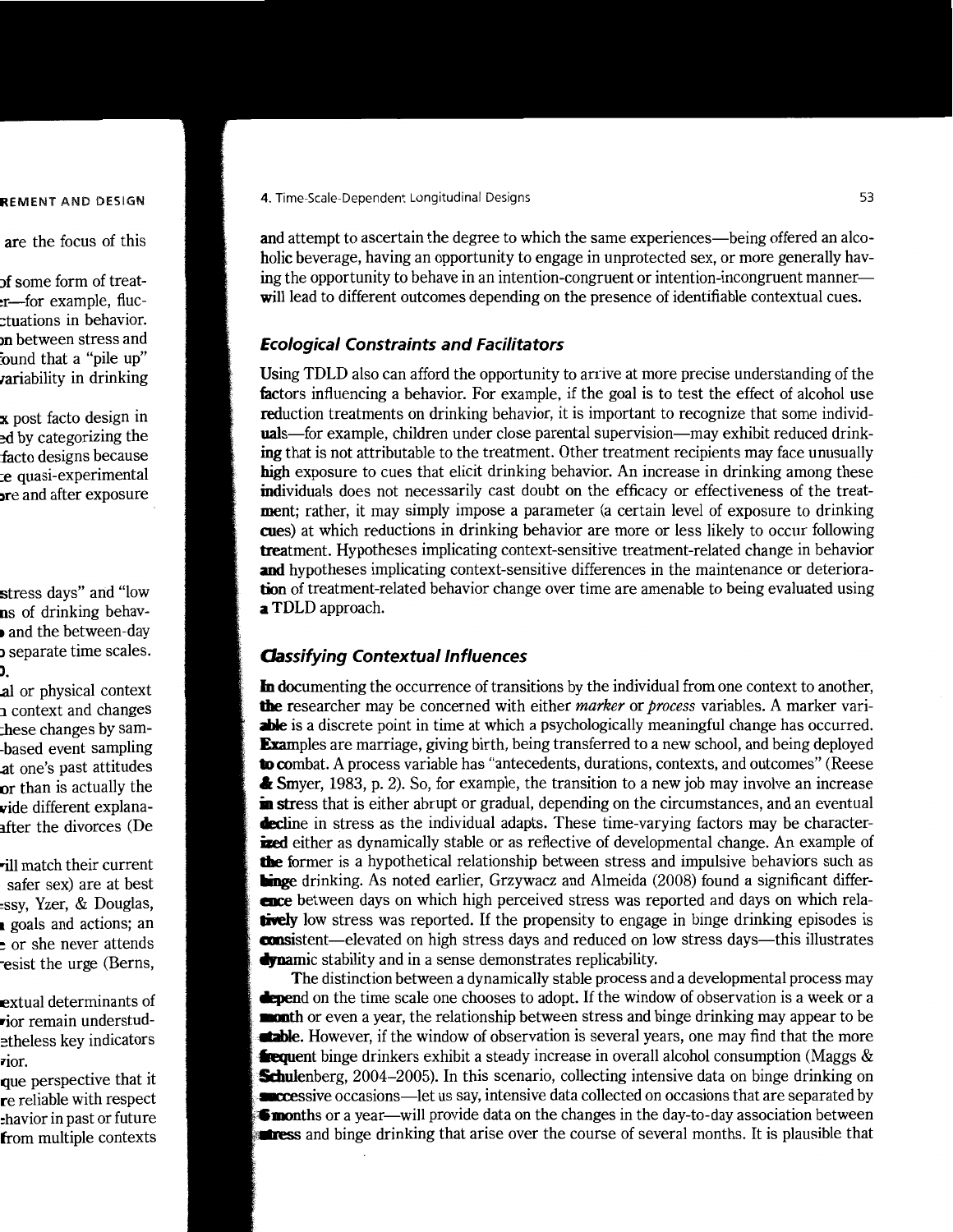early in the onset of problem drinking behavior, stress is related to drinking, but that as drinking becomes more habitual and routine, the association with stress declines.

#### Examples of Marker Variables

Havighurst (1948) developed the concept of developmental tasks. These refer to the "demands, constraints, and opportunities provided by the social environment" as they influence the individual's goal of achieving optimal adaptation (p. 9). Havighurst theorized that failure to achieve a developmental task—for example, attaining an age-appropriate level of education-would adversely affect the individual's chances of mastering subsequent tasks. This may be represented as a marker variable-for example, nonattainment of a high-school diploma as a predictor of subsequent vocational outcomes.

This basic idea has been extended to encompass sequential discrete events. This is referred to as *cumulative disadvantage* (cf. Ross & Wu, 1996). Formal education is an often cited correlate of healthy lifestyle (e.g., abstinence from smoking, moderate alcohol use, etc.). Yet, as Ross and Wu point out, that healthy lifestyle is already evident prior to enrollment among individuals who attend college. One may speculate, then, that the protective effects of education will affect individuals differently depending on their prior status. The sociodemographic factors that predict college attendance also predict alcohol use.

If sociodemographic factors are in fact important determinants of behavior, personological accounts of problem drinking, which rely on constructs such as "low self-control," convey a misleading picture. That is, low self-control is not merely an attribute of persons, but is an effect of the individual's exposure to stressful environments. The marker variable, in this case, may consist of the point in time at which a transition from one environment to another has occurred. One may conjecture that improving an individual's environment will lead to reductions in problem behavior—indeed, evidence suggests that altering living environments is a powerful means of reducing the reinstatement of drug use among abstinent individuals (Solinasi, Chauvet, Thiriet, El Rawas, & Jaber, 2008). A key question from the standpoint of treatment planning is to arrive at a better understanding of the likely speed, peak level, and stability of behavior change based on duration of exposure to an improved environment. This is another example of a type of question that can be addressed using a TDLD approach.

#### Marker Variables in Ecological Momentary Assessment

In the naturalistic study of behavior, researchers sometimes examine the effects of socalled daily hassles on subsequent behavior. Events-for example, having an argument with a spouse or coworker—are used as markers indicating the onset of increased stress or negative affect (NA). Stress and NA are, in turn, recognized to be proximate antecedents of occasions of cigarette smoking, alcohol use, and other health-compromising self-regulatory behaviors. Ecological momentary assessment (EMA) describes a subset of diary studies in which, typically, multiple measures are collected within a single day, and the goal is to assess intraindividual fluctuations in affective and motivational states such as NA and craving. EMA has been facilitated by advances such as handheld computers, which permit the convenient capture of momentary data (Stone & Shiffman, 1994, 2002).

As a practical matter, it is difficult to establish the moment at which a hassle or disturbing event has inflected a change in affective state. The marker event (e.g., an argument with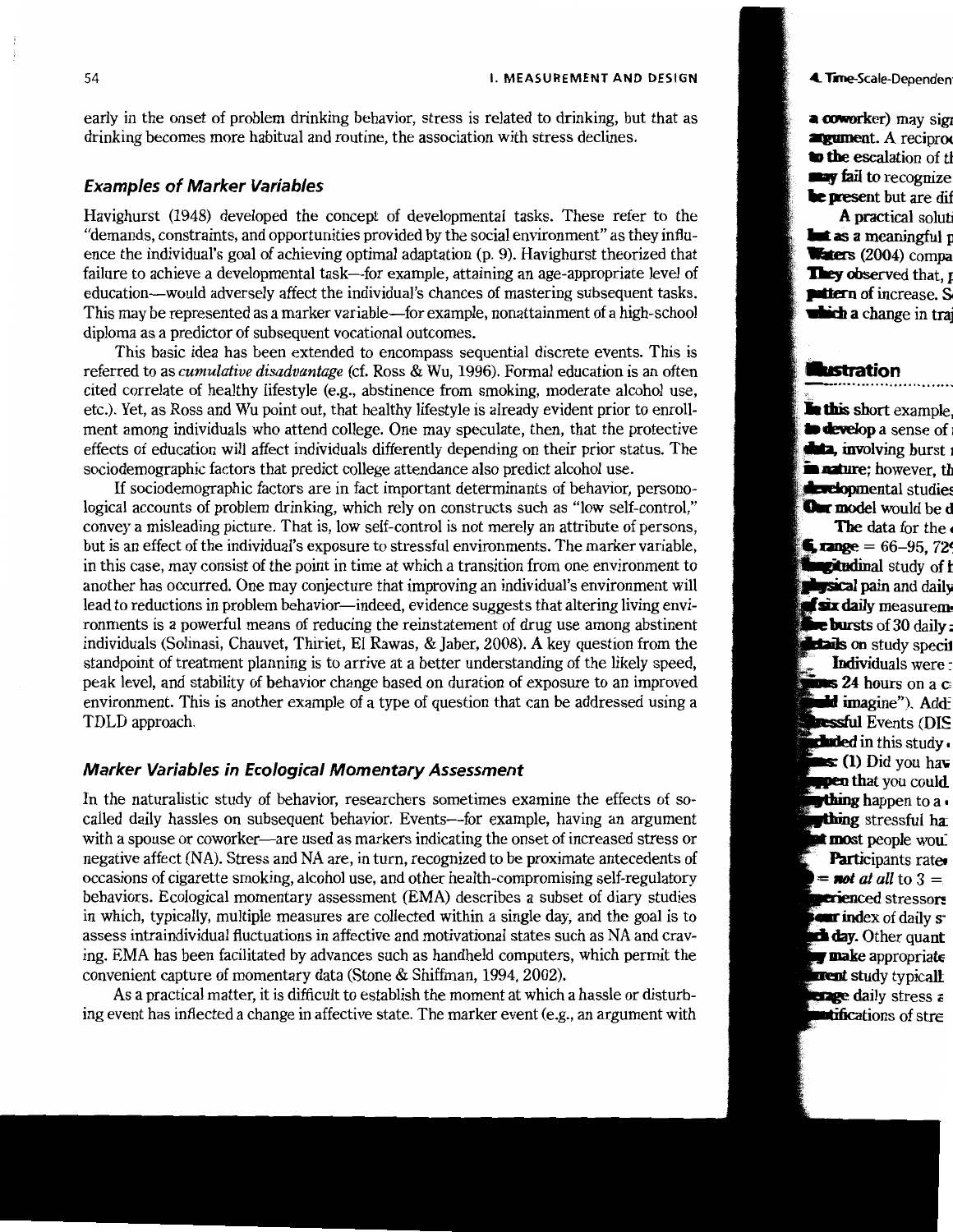a coworker) may signal the onset of increased NA, or increased NA may have led to the argument. A reciprocal process might exist, such that increasing NA directly contributes to the escalation of the argument and vice versa. The individual providing self-report data may fail to recognize this as it is happening. Hence, situations arise in which markers may be present but are difficult to localize.

A practical solution to this problem is to regard markers not as a single point in time but as a meaningful pattern of successive measurements. Along these lines, Shiffman and Waters (2004) compared different time scales for analyzing EMA data on smoking lapses. They observed that, prior to lapse events, successive measures of within-day NA showed a pattern of increase. So a "marker" may not consist of a single point but instead of a point at which a change in trajectory can be observed across successive observations.

#### **Illustration**

In this short example, we wish both to share the form of data that result from a TDLD and to develop a sense of the questions and analyses that can be pursued with the design. Our data, involving burst reports on pain over calendar time, may not be truly developmental **in** nature; however, the course of pain over the study period is directly analogous to many developmental studies (e.g., vocabulary growth at intervals within a developmental stage). **Our** model would be deployed in the same manner for typical developmental data.

The data for the current example come from 116 older adults (mean age  $= 80$ , *SD*  $=$ **6.** range =  $66-95$ ,  $72\%$  female, mean education = 15 years,  $SD = 2$ ) who participated in a **longitudinal study of health and cognition. Participants completed self-report measures of** physical pain and daily stress on each of six daily sessions for a 14-day period. These bursts **at** six daily measurements were repeated every 6 months for a 2-year period, yielding up to **five** bursts of 30 daily assessments (see Sliwinski, Smyth, Hofer, & Stawski, 2006, for more details on study specifics).

Individuals were required to rate how much pain they had experienced during the pre**vious** 24 hours on a continuous scale ranging from 0 (no pain) to 100 ("the most pain you **could** imagine"). Additionally, participants completed a version of the Daily Inventory of **Stressful Events (DISE; Almeida, Wethington, & Kessler, 2002). The version of the DISE** included in this study consisted of a stem, "During the past 24 hours," followed by five ques**tions:** (1) Did you have an argument or disagreement with anyone? (2) Did anything else **lappen** that you could have argued or disagreed about, but you decided to let it pass? (3) Did **anything happen to a close friend or relative that turned out to be stressful for you?** (4) Did **anything** stressful happen regarding your personal health? (5) Did anything else happen **that** most people would consider stressful?

Participants rated the severity of each of each of these stressors using a 4-point scale  $\bullet$  = not at all to 3 = very). Individuals were then probed regarding the specific content of **experienced stressors. For the current example, we used the subjective severity appraisals • our** index of daily stress by calculating the average severity of the events reported across **ach day.** Other quantifications of stress could be used in this context (e.g., peak stress) and **1111-J** make appropriate theoretical sense for certain hypotheses. However, individuals in the **and report study typically reported only one stressful event per day, rendering peak stress and Example 2** daily stress almost perfectly collinear, and considering the benefits of alternative **roughly** relations of stress is beyond the scope of this example.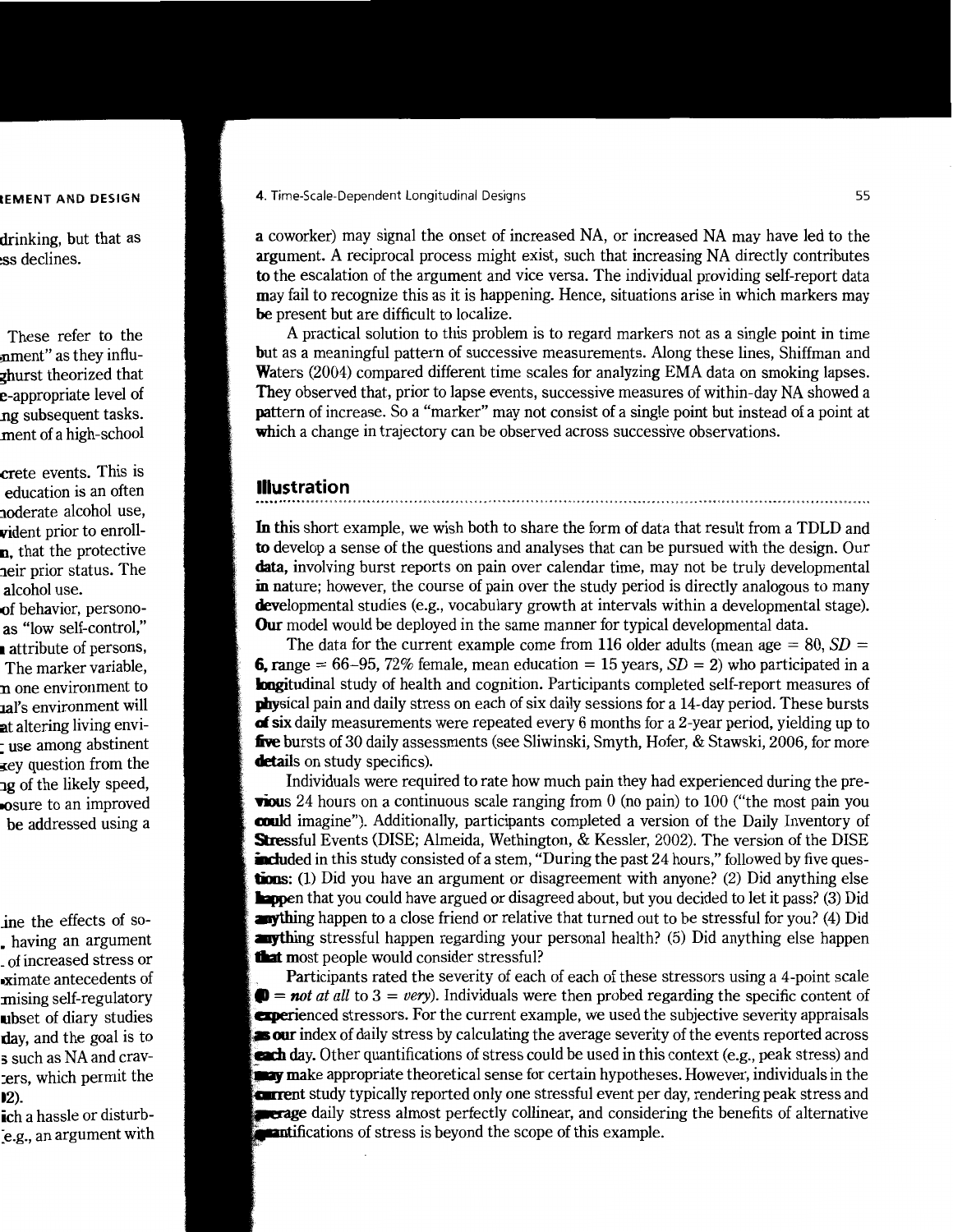#### **Applying the Multilevel Model to Time-Scale-Dependent Longitudinal Data**

For the purposes of the current illustration, we used multilevel or hierarchical linear modeling (Laird & Ware, 1982; Raudenbush & Bryk, 2002). This analytic framework allowed us to decompose variability in pain ratings, to model shorter- and longer-term trends in the data, and to consider associations between variables at three different levels of analysis (i.e., across days, bursts, and people). An unconditional multilevel model was used to decompose total variability in pain into three components: day-to-day variability, burst-to-burst variability, and between-person variability. A three-level model was fit to the pain data in which level 1 reflected within-person variability across days, level 2 reflected within-person variability across biannual bursts, and level 3 reflected between-persons variability. A pedagogical treatment of this overall approach with a similar three-level model can be reviewed in Walls, Jung, and Schwartz (2006). The first two levels both describe within-person sources of variability, but over different time scales. Variability at level 3 describes between-person variability in level of pain, averaged across all sessions and bursts. The following model served as the basis for these analyses:

$$
Pair_{ijk} = \pi_{0jk} + \pi_{1jk}Session_{ijk} + e_{ijk}
$$
 (Level 1)

$$
\pi_{0jk} = \beta_{00k} + \beta_{01k} \text{Burst}_{jk} + \beta_{02k} \text{Burst*Burst}_{jk} + U_{0jk}
$$
 (Level 2)  

$$
\pi_{1jk} = \beta_{10k} + U_{1jk}
$$

$$
\beta_{00k} = \gamma_{000} + \gamma_{001} \text{Age}_{..k} + V_{00k} \tag{Level 3}
$$
\n
$$
\beta_{01k} = \gamma_{010} + V_{01k} \tag{Level 4}
$$

$$
\beta_{10k} = \gamma_{100} + V_{10k} \tag{4.1}
$$

where Pain<sub>ijk</sub> is the pain score for session *i*, burst *j*, and person *k*. The variance components for the level 1 residuals,  $Var(e_{ijk})$ , and the level 2 residuals,  $Var(U_{0ik})$ , both reflect withinperson variability, but each with its own cadence. Level 1 residuals reflect within-person day-to-day variability, and level 2 residuals reflect within-person variability observed across 6-month intervals. Variance in the level 3 residuals,  $Var(V_{0k})$ , indicates the amount of stable variability (i.e., individual differences) in affect that exists between persons (averaged across all sessions and bursts). Computing the ratio of any single variance to the sum of all three  $(\text{Var}(e_{ijk}) + \text{Var}(U_{0ik}) + \text{Var}(V_{00k}))$  will provide an index of the ratio of the total variability that exists at each level (i.e., the day level, the burst level, and the person level). Equation 4.1 also allows the session (i.e., testing reactivity) effects to vary randomly from burst to burst *(U<sub>1jk</sub>)* and from person to person *(V<sub>10k</sub>)*. The effect of burst *(or long-term*) change) is allowed to vary randomly from person to person *(Volk).* There are also fixed, or average, effects that reflect the average pain score  $(y_{000})$ , the average session effect  $(y_{100})$ and the average burst effect ( $\gamma_{010}$ ). The fixed effect of baseline age ( $\gamma_{001}$ ) was also estimated. Age was centered at 80, which was the average age at the first assessment. Estimates of parameters were estimated using SAS Proc Mixed under full information maximum likelihood using all available data (under the assumption of missing at random) with all random effects (i.e., variances and covariances) freely estimated.

Additionally, we examined the associations between daily stress and pain reports at the three levels of analysis-within person across days, within person across bursts, and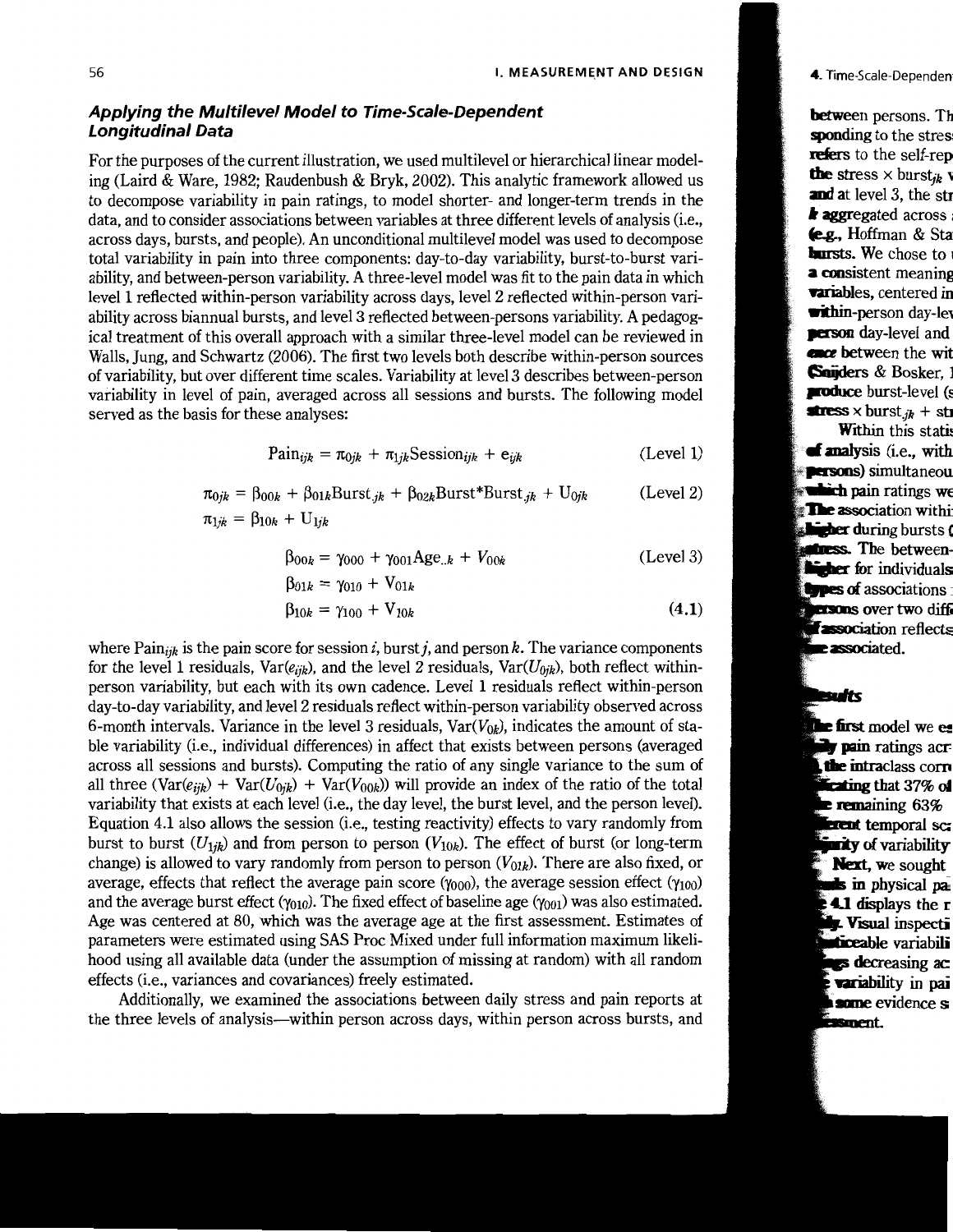between persons. Three variables were created to include in the statistical models, corresponding to the stress effects at each level of analysis. At level 1, the stress  $\times$  day<sub>tik</sub> variable refers to the self-reported stress severity for day  $i$  during burst  $j$  for person  $k$ . At level 2, the stress  $\times$  burst<sub>ik</sub> variable refers to the average daily stress for person k during burst j, and at level 3, the stress  $\times$  person<sub>k</sub> variable represents the average daily stress for person  $k$  aggregated across all days and bursts. The stress variables were grand-mean centered (e.g., Hoffman & Stawski, 2009) but were not further centered within persons or within bursts. We chose to use the grand-mean-centered raw stress values in order to maintain a consistent meaning of the daily stress values across individuals and bursts. The stress variables, centered in this fashion, can be interpreted as such: stress  $\times$  day<sub>iik</sub> is the average within-person day-level stress slope, stress  $\times$  burst<sub>ik</sub> is the *difference* between the withinperson day-level and within-person burst-level slopes, and stress  $\times$  person<sub> $\mu$ </sub> is the *difference* between the within-person burst level and the (between-person) person-level slopes (Snijders & Bosker, 1999). We used the ESTIMATE command from SAS Proc Mixed to produce burst-level (stress  $\times$  day<sub>*ijk*</sub> + stress  $\times$  burst, *j<sub>k</sub>*) and person-level (stress  $\times$  day<sub>*ijk*</sub> + stress  $\times$  burst, $_{ik}$  + stress  $\times$  person  $_{ik}$ ) reactivity slope estimates and their standard errors.

Within this statistical framework, we are able to examine associations at three levels of analysis (i.e., within persons across days, within persons across bursts, and between persons) simultaneously. The association within person across days indicates the extent to which pain ratings were higher on days individuals rated experiencing more severe stress. The association within person across bursts indicates the extent to which pain ratings were higher during bursts (6-month epochs) in which individuals rated experiencing more severe stress. The between-person association indicates the extent to which pain ratings were higher for individuals who reported experiencing more severe stress. Thus, the first two types of associations reflect the extent to which stress and pain ratings are coupled within persons over two different temporal intervals (i.e., days and bursts), whereas the last type of association reflects the extent to which individual differences in stress and pain ratings are associated.

#### *Results*

The first model we estimated was a fully empty model, simply to decompose variability in daily pain ratings across the three levels of analysis. As can be seen in Table 4.1 (Model **1)**, the intraclass correlation coefficient (ICC) was  $.37$  (135.44/(135.44 + 92.84 + 135.97)), indicating that 37% of the variability in pain ratings reflected between-persons differences. The remaining 63% of the variability reflected within-person variability across the two different temporal scales, across days  $(37%)$  and semiannual bursts  $(25%)$ . Thus the vast majority of variability in pain ratings reflected within-person variation.

Next, we sought to expand Model 1 to consider cross-sectional and longitudinal aging **trends** in physical pain reports. This was accomplished by employing equation 4.1. Figure 4.1 displays the mean pain ratings across sessions and bursts for the duration of the study. Visual inspection of Figure 4.1 suggests a couple of noteworthy points. First, there **is** noticeable variability in pain ratings across days within a burst, with evidence of pain **ratings** decreasing across the successive 6 days of assessments. Second, there is notice-**3ble** variability in pain ratings across bursts (average pain across the six assessments), **with** some evidence suggesting that pain ratings are increasing across successive bursts of assessment.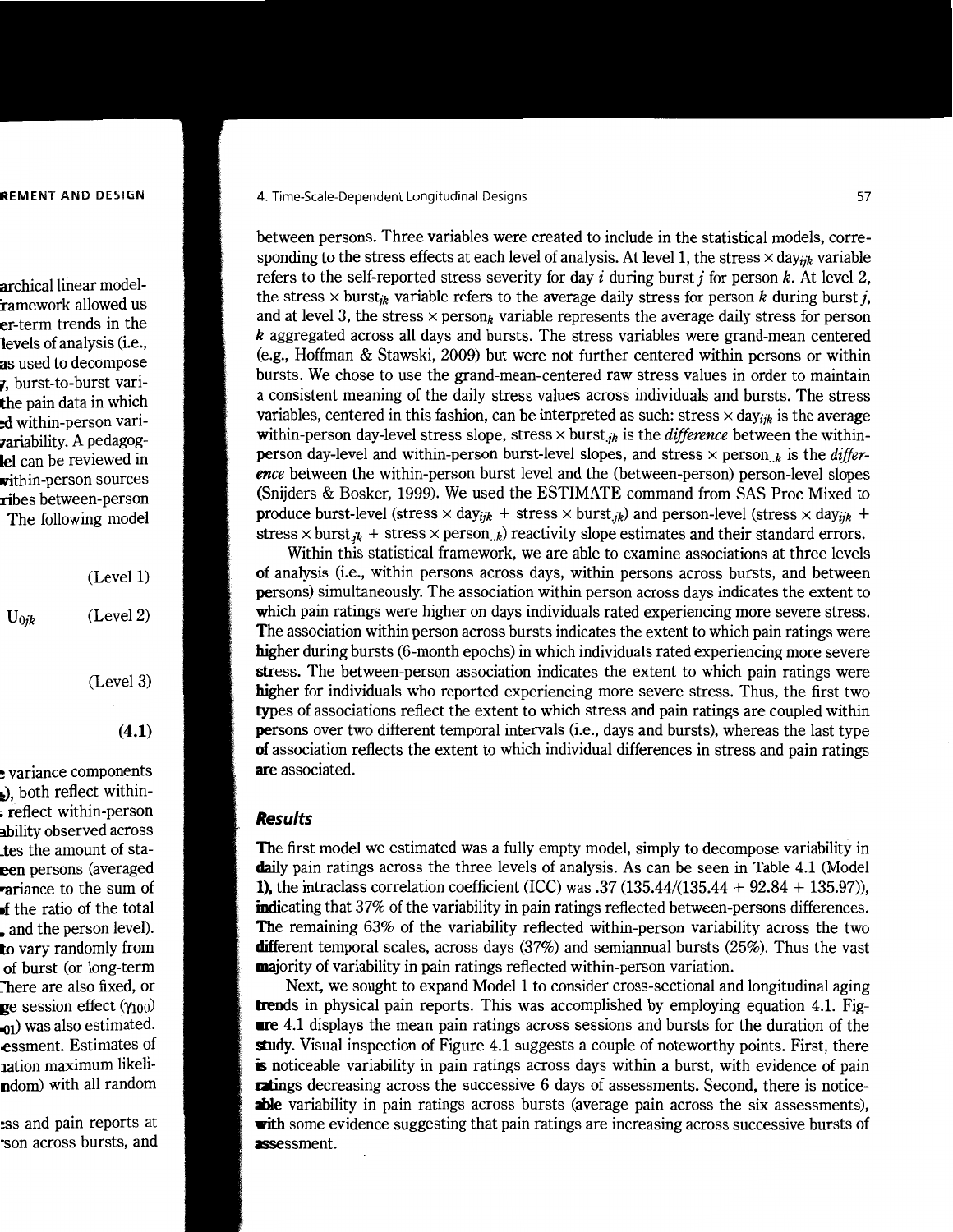|                     | Model 1  |           |        | Model 2  |       |           | Model 3  |       |           |
|---------------------|----------|-----------|--------|----------|-------|-----------|----------|-------|-----------|
|                     | Estimate | $\cal SE$ | Þ      | Estimate | SE    | $\rlap/p$ | Estimate | SE    | $\rlap/v$ |
| Fixed effects       |          |           |        |          |       |           |          |       |           |
| Intercept           | 14.26    | 0.98      | < 0.01 | 9.07     | 2.14  | $-.01$    | 5.56     | 2.17  | 0.01      |
| Session             |          |           |        | $-0.82$  | 0.14  | $-.01$    | $-0.79$  | 0.14  | < 0.01    |
| Burst               |          |           |        | 4.46     | 1.46  | < 0.01    | 4.18     | 1.45  | < 0.01    |
| Burst*Burst         |          |           |        | $-0.55$  | 0.24  | 0.03      | $-0.47$  | 0.24  | 0.05      |
| <b>Baseline Age</b> |          |           |        | $-0.08$  | 0.03  | < 0.01    | $-0.02$  | 0.03  | 0.49      |
| Stress (WP Day)     |          |           |        |          |       |           | 0.43     | 0.12  | $-.01$    |
| Stress (WP Burst)   |          |           |        |          |       |           | 1.57     | 1.54  | 0.31      |
| Stress (BP)         |          |           |        |          |       |           | 2.38     | 0.45  | < .01     |
|                     |          |           |        |          |       |           |          |       |           |
| Variance components |          |           |        |          |       |           |          |       |           |
| Person level        |          |           |        |          |       |           |          |       |           |
| Intercept           | 135.44   | 18.46     | $-.01$ | 122.48   | 34.25 | $-.01$    | 100.36   | 32.08 | < 0.01    |
| Cov I.S.            |          |           |        | $-5.69$  | 3.16  | 0.07      | $-5.04$  | 3.06  | 0.09      |
| Session             |          |           |        | 0.66     | 0.48  | 0.09      | 0.63     | 0.47  | 0.09      |
| Cov I.B.            |          |           |        | 0.11     | 8.06  | 0.98      | 0.76     | 7.79  | 0.92      |
| Cov S.B.            |          |           |        | 0.49     | 0.77  | 0.53      | 0.54     | 0.76  | 0.48      |
| Burst               |          |           |        | 6.27     | 2.54  | < 0.01    | 6.64     | 2.56  | $-.01$    |
| <b>Burst level</b>  |          |           |        |          |       |           |          |       |           |
| Intercept           | 92.84    | 7.69      | < 0.01 | 105.31   | 15.97 | $<.01$    | 103.04   | 15.89 | < 0.01    |
| Cov <sub>I.S.</sub> |          |           |        | $-7.74$  | 2.89  | < 0.01    | $-7.74$  | 2.86  | $<.01$    |
| Session             |          |           |        | 2.04     | 0.68  | < 0.01    | 2.05     | 0.68  | $-.01$    |
| Session level       |          |           |        |          |       |           |          |       |           |
| Residual            | 135.97   | 3.3       | $-.01$ | 124.55   | 3.52  | < 0.01    | 123.95   | 3.49  | $-.01$    |

**TABLE 4.1. Multilevel Model Estimates for Pain across Days, Bursts, and Persons 20** -

*Note.* Cov, covariance; I, intercept; S, session; B, burst.

As can be seen in Model 2 in Table 4.1, the fixed effects of the model revealed that pain reports significantly decreased across days within a burst (estimate  $= -0.82$ , *SE*  $= 0.14$ ). Importantly, the burst effect, which captures more durable longitudinal changes in pain ratings, was significant and positive (estimate  $= 4.46$ ,  $SE = 1.46$ ), indicating that pain ratings were increasing by about 4.5 points per year of aging. Furthermore, the quadratic burst term was also significant and negative (estimate  $= -0.55$ ,  $SE = 0.24$ ), indicating that the rate of increase in pain ratings was decelerating. In contrast to the evidence for longitudinal increases in pain ratings, the cross-sectional age effect was significant and negative (estimate  $= -0.08$ , *SE*  $= 0.03$ ), indicating that the participants who were older on entry into the study reported having lower pain on average. Thus, the longitudinal and cross-sectional age trends tell opposing stories, with the former indicating that *getting* older is associated with increasing pain, whereas *being* older is associated with decreased pain. We did test whether baseline age moderated the longitudinal burst effect and found no evidence to suggest such - **tly assoc**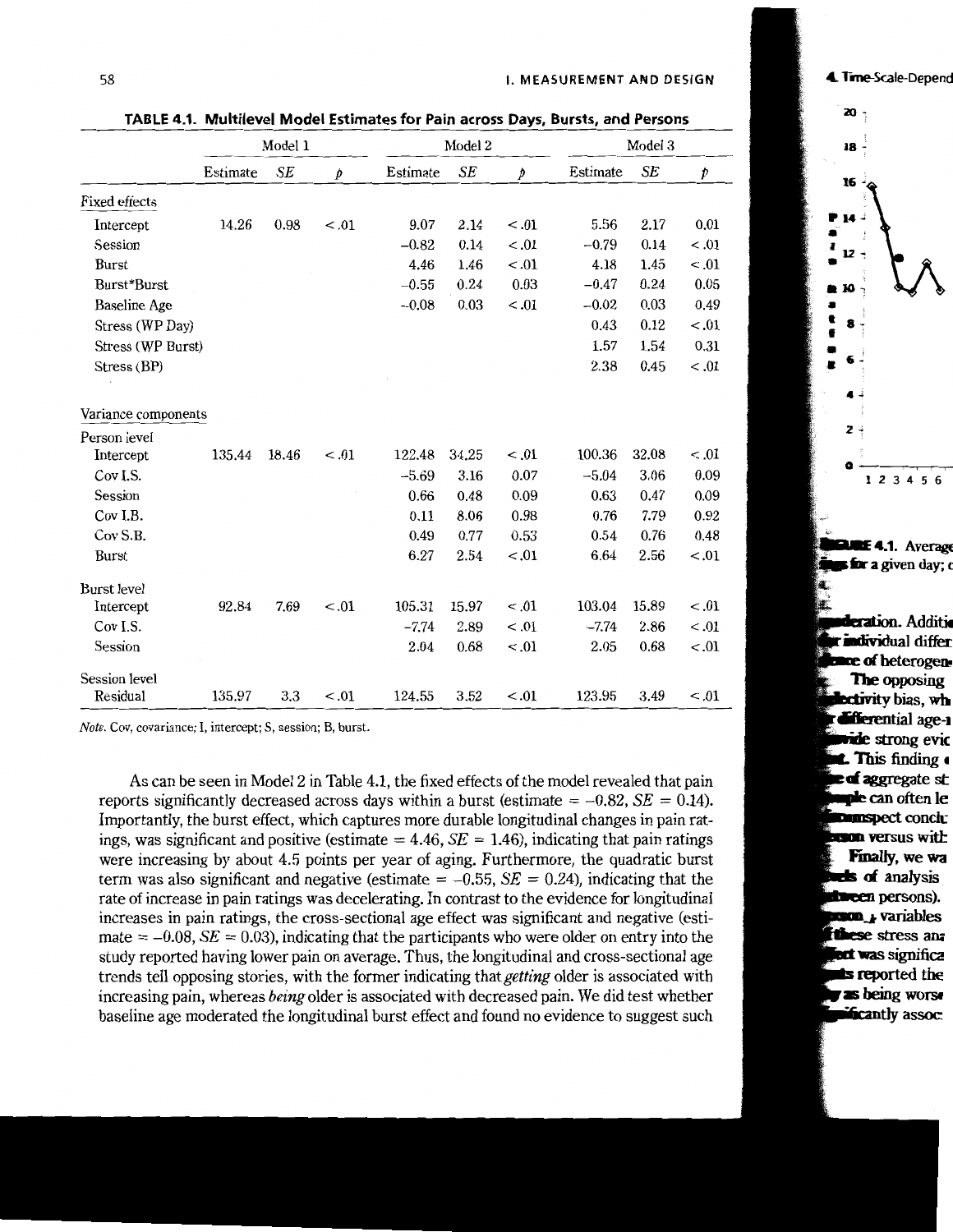

**FIGURE 4.1.** Average pain levels across days and bursts. Diamonds reflect sample average pain ratings for a given day; circles reflect sample average pain for burst.

moderation. Additionally, it is worth noting that the random effect for burst, which allows for individual differences in the growth trajectory for pain, was significant, indicating evidence of heterogeneity in the rate of change in pain ratings.

The opposing directions of the cross-sectional and longitudinal effects could reflect a selectivity bias, whereby older pain-ridden individuals are underrepresented in the sample, **or** differential age-related thresholds for pain ratings. Nonetheless, these opposing effects provide strong evidence that the effects of *being* older and of *getting* older are not equivalent. This finding echoes Robinson's (1950) caveat of the ecological fallacy, whereby the use of aggregate statistics of a sample to make inferences about any given individual in the **sam**ple can often lead to incorrect conclusions, and indicates that appropriately nuanced and circumspect conclusions regarding cross-sectional versus longitudinal trends and betweenperson versus within-person associations, given the available data, are necessary.

Finally, we wanted to consider whether daily stress was associated with pain at three levels of analysis (i.e., within-persons across days, within-persons across bursts, and **between persons).** To test these associations, the stress\_day<sub>ijk</sub>, stress\_burst<sub>,jk</sub>, and stress\_ **pers**on<sub>k</sub> variables were added to equation 4.1 at levels 1, 2, and 3, respectively. The results **of** these stress analyses can be seen in Model 3 in Table 4.1. At the day level, the stress **effect** was significant (estimate  $= 0.43$ ,  $SE = 0.12$ ), indicating that on days on which participants reported their stressors to be more severe, they also rated their bodily pain on that **day** as being worse. At the burst level, stressor severity ratings and pain ratings were not significantly associated (estimate  $= 1.57$ ,  $SE = 1.54$ ), indicating that there was no reliable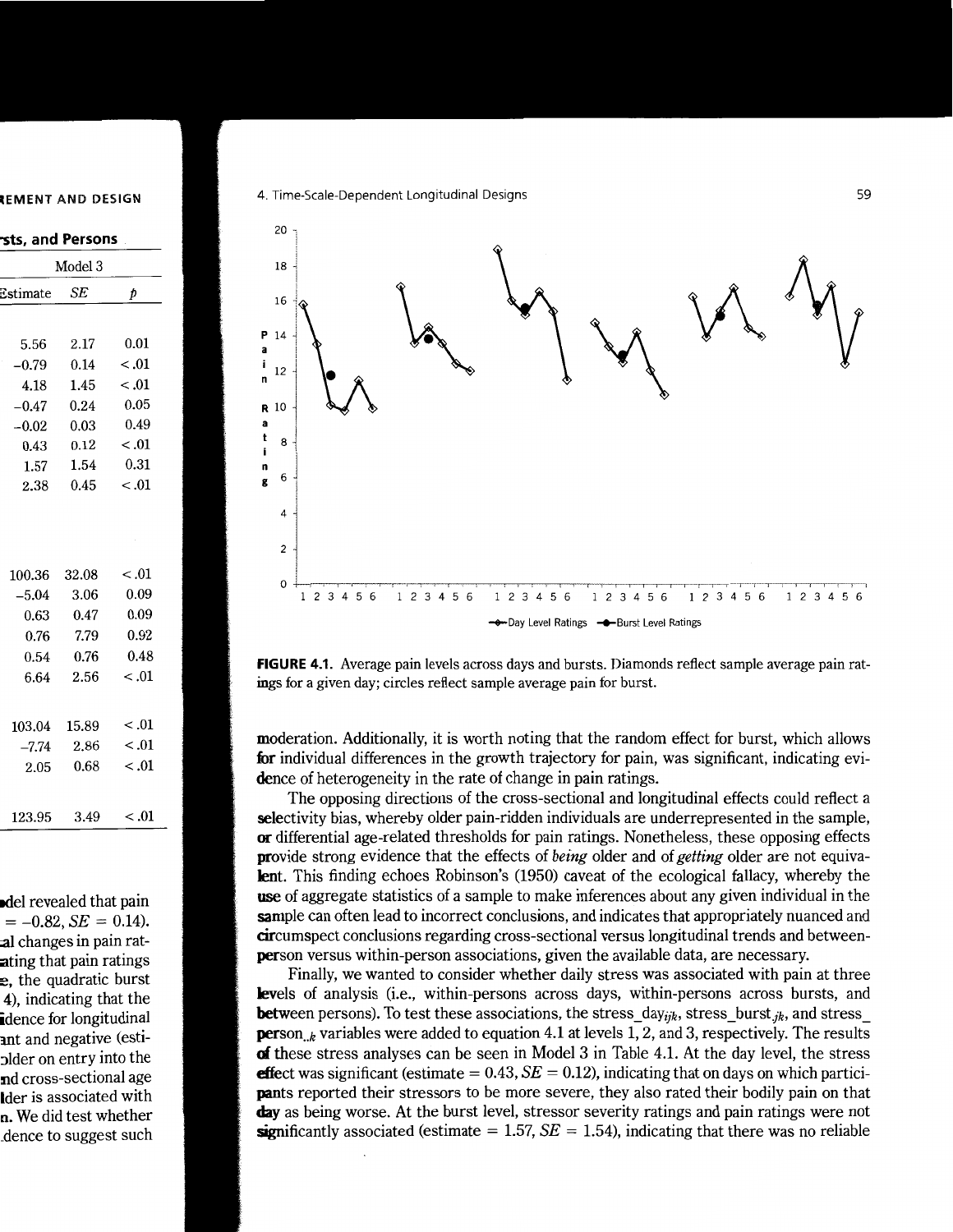Example 20<br>
I. MEASUREMENT AND DESIGN<br>
Secondition between the creation consults of a participant's streament of a site burst of association between the average severity of a participant's stressors at a given burst of measurement and his or her average pain levels during that burst. Finally, at the person level, we did see a significant association between stressor severity and pain ratings such that participants who reported their stressors to be more severe on average also reported having worse pain (estimate  $= 2.38$ ,  $SE = 0.45$ ). Furthermore, we did explore whether the day-level (level 1) or person-level (level 3) stress effects interacted with cross-sectional age or the longitudinal growth trajectories and did not find any such evidence. Thus stressor severity and pain ratings do exhibit significant positive associations between persons, as well as within persons over time. This latter effect, however, appears to be more specific to a faster temporal cadence, day-to-day coupling of stress and pain levels, rather than to a slow temporal cadence, coupling of stress and pain levels over semiannual assessments.

> A few important limitations to our illustration should be noted. First, we have not explored the possibility of different error covariance structures carefully for this example. It could be that an autoregressive process of the residuals would be theoretically most appropriate; however, some aspects of the substantive measurements made us cautious about this assumption. Moreover, within the multilevel modeling framework it is not clear how to anticipate a covariance structure for burst-to-burst intervals or possibly higher levels of a TDLD.

### **Future Directions**

This chapter presents a discussion of TDLDs, consisting of specific variations of an ITS design in which time-varying processes are sampled across at least two different time scales. A researcher might wish to examine temporal trends in the amount of time students spend studying during the days or weeks leading up to an exam and compare these trends on successive semesters to determine whether students' studying habits improve over time as a function of increasing commitment, emotional maturity, or the demands imposed by increasingly challenging material. In that the exam constitutes a discrete reference point, it functions as a marker variable, and the amount of time remaining until the day of the exam functions as a process variable that is (one may predict) inversely related to amount of time spent studying. An important feature of these designs is that they permit an evaluation of between-person differences in model parameters obtained within the burst (e.g., time spent studying, pattern of study) that are related to other individual characteristics (e.g., stress, health) and to external outcomes measured within the burst (scores on examination, course grade).

Proceeding from this basic idea, a wide range of practical applications present themselves. One may consider, for example, a habitual response that is dynamically stable at one time scale (e.g., drinking to reduce stress) but that exhibits a directional trend (e.g., increasing alcohol dependence) on another time scale. A related example is the sampling of self-reported quality of marital interactions before and after a treatment aimed at improving communication skills. The value of obtaining preintervention and postintervention data at multiple time points is that instances of marital discord are unevenly distributed over time. Furthermore, retrospective accounts may be biased by the effects of subsequent events on the accuracy of recall.

Used prospectively, a TDLD may offer a useful alternative to a randomized controlled design when randomization is not feasible. If a treatment is structured so that the starting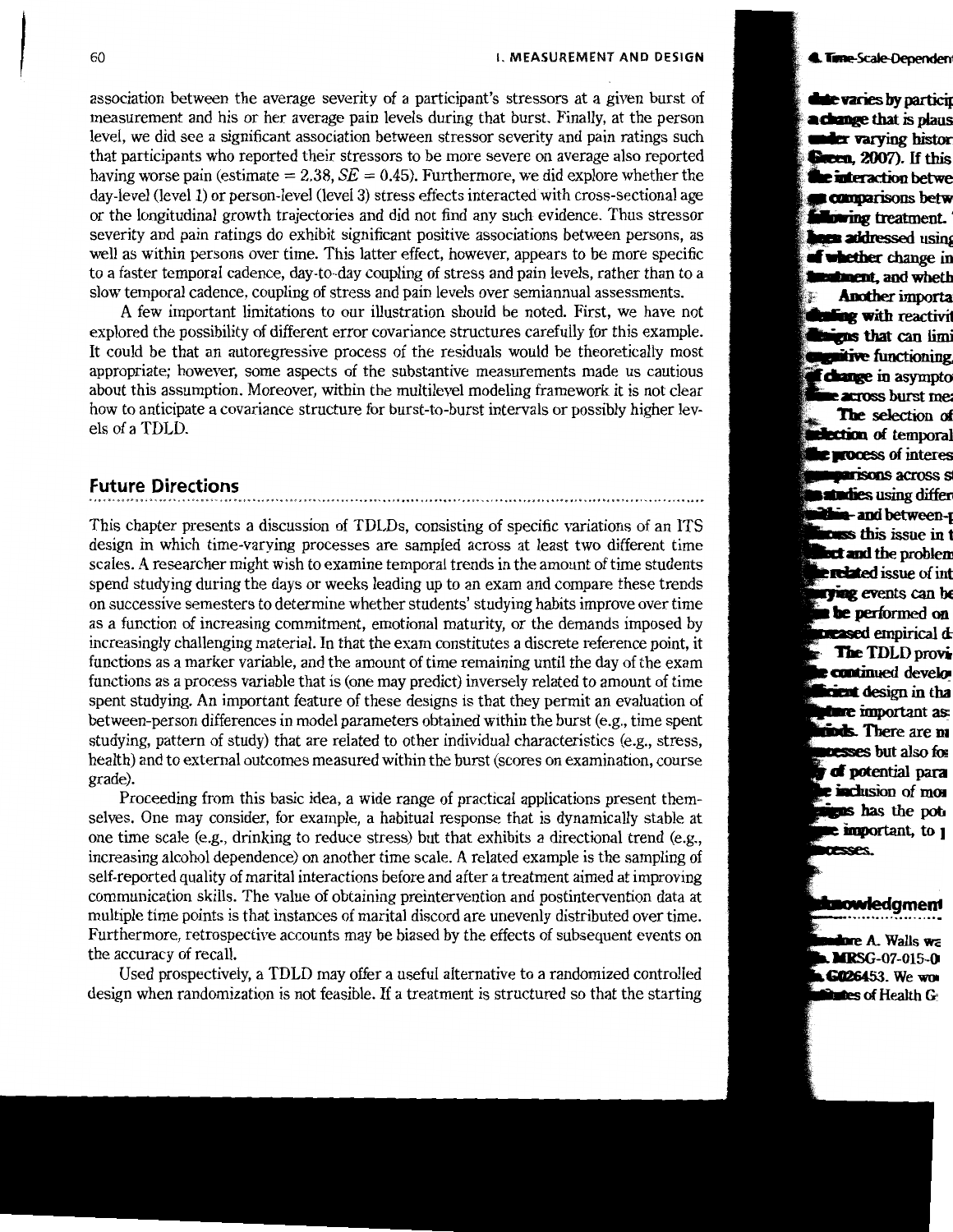date varies by participant but the duration of treatment is constant, one may observe whether a change that is plausibly attributable to treatment replicates itself for different persons and under varying historical circumstances (Hawkins, Sanson-Fisher, Shakeshaft, D'Este, & Green, 2007). If this multiple baseline approach is merged with TOLD, one may monitor the interaction between treatment dosage and change in treatment-related outcomes, based on comparisons between measures obtained from the same participant before, during, and following treatment. This mitigates many of the threats to validity that have traditionally been addressed using randomization procedures and can rigorously evaluate the question of whether change in behavior has occurred, whether this change is likely attributable to treatment, and whether the change is significant.

Another important feature of the TOLD is that it provides a design-based approach for dealing with reactivity or retest effects, a confound in typical widely spaced longitudinal designs that can limit comparison of results across studies. For example, in the area of cognitive functioning, the application of measurement burst designs permits the modeling of change in asymptotic performance, estimated within each burst, over longer periods of time across burst measurements.

The selection of temporal intervals for a particular application is challenging. The selection of temporal sampling is critical, with oversampling better than undersampling the process of interest (e.g., Boker & Nesselroade, 2002). Replication, generalizability, and comparisons across studies that use different sampling frames will have to be considered, as studies using different sampling intervals are likely to require different interpretations of within- and between-person processes (Martin & Hofer, 2004). Gollob and Reichardt (1987) discuss this issue in terms of measuring causal predictors when they have their maximal **effect and the problems in typical studies when this is not a consideration. Also important is** the related issue of interval censoring and the temporal resolution by which particular time**varying** events can be modeled and compared across studies, although subgroup analyses can be performed on the individuals experiencing a common event. We expect that with increased empirical data, useful temporal sampling frames will be better understood.

The TOLD provides many opportunities to understand individual processes and model the continued development of individuals over time. The design itself is by definition an efficient design in that temporal sampling of different temporal resolutions is performed to capture important aspects of individual functioning across both short-term and long-term periods. There are numerous analytical opportunities for directly modeling within-person processes but also for an increased understanding of between-person differences in a variety of potential parameters that capture the within-person level, change, and variation. The inclusion of more intensive measurements within typical widely spaced longitudinal designs has the potential to enhance measurement of between-person differences but, **more** important, to permit a basis for understanding long-term change in intraindividual processes.

#### **Acknowledgments**

**Theodore A. Walls was supported by a research scholar grant from the American Cancer Society** (No. MRSG-07-015-01) and Scott M. Hofer was supported by National Institutes of Health Grant **No.** G026453. We would like to thank Martin Sliwinski for use of the data (supported by National Institutes of Health Grant No. ROI AG12448) that served as the example for this chapter.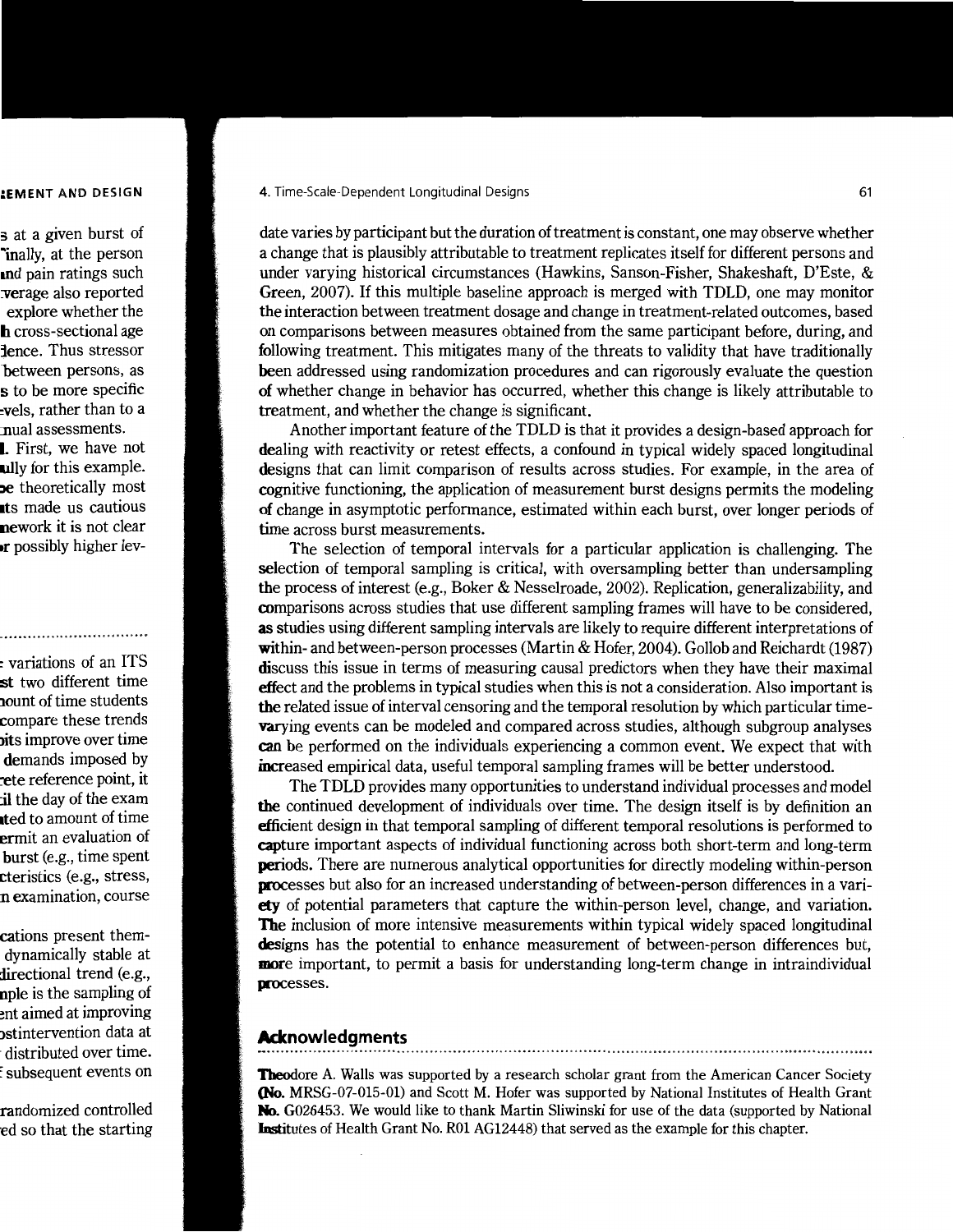#### References

Allport, G. (1937). *Personality: A psychological interpretation.* New York: Henry Holt.

- Almeida, D. M., Wethington, E., & Kessler, R. C. (2002). The Daily Inventory of Stressful Experiences (DISE): An interview-based approach for measuring daily stressors. *Assessment, 9,*  41-55.
- Barlow, D. H., Nock, M. K., & Hersen, M. (2009). *Single case experimental designs: Strategies for studying behavior change.* Boston: Pearson.
- Berns, G. S., Laibson, D., & Loewenstein, G. (2007). Intertemporal choice: Toward an integrative framework. *Trends in Cognitive Sciences,* 11(11), 482-488.
- Bertenthal, B. I. (2007). Dynamical systems: It's all about time. In S. Boker & M. Wenger (Eds.), *Data analytic techniques for dynamical systems* (pp. 1-24). Mahwah, NJ: Erlbaum.
- Boker, S. M., Molenaar, P., & Nesselroade, J. R. (2009) Issues in intraindividual variability: Individual differences in equilibria and dynamics over multiple time scales. *Psychology and Aging, 24,* 858-862.
- Boker, S. M., & Nesselroade, J. R. (2002). A method for modeling the intrinsic dynamics of intraindividual variability: Recovering the parameters of simulated oscillators in multi-wave panel data. *Multivariate Behavioral Research, 37,* 127-160.
- Box, G., & Jenkins, G. (1970). *Time series analysis: Forecasting and control.* San Francisco: Holden-Day.
- Campbell, D. T. (1969a). From description to experimentation: Interpreting trends as quasiexperiments. In C. W. Harris (Ed.), *Problems in measuring change* (pp. 212-242). Madison: University of Wisconsin Press.
- Campbell, D. T. (1969b). Reforms as experiments. *American Psychologist, 24,* 409-429.
- Campbell, D. T., & Stanley, J.C. (1963). Experimental and quasi-experimental designs for research on teaching. In N. L. Gage (Ed.), *Handbook of research on teaching* (pp. 171-246). Chicago: Rand McNally.
- Campbell, D. T., & Stanley, J. C. (1966). *Experimental and quasiexperimental designs for research.*  Chicago: Rand McNally.
- Cattell, R. B. (1946). Personality structure and measurement: I. The operational determination of trait unities. *British journal of Psychology, 36,* 159-174.
- Cattell, R. B. (1966). The data box: Its ordering of total resources in terms of possible relational systems. In R. B. Cattell (Ed.), *Handbook of multivariate experimental psychology* (p. 67-128). Chicago: Rand McNally.
- Chow, S.-M., Ho, M. R., Hamaker, E. L., & Dolan, C. V. (2010). Equivalence and differences between structural equation modeling and state-space modeling techniques. *Structural Equation Modeling, 17,* 303-332.
- Collins, L. M. (2006). Analysis of longitudinal data: The integration of theoretical model, temporal design, and statistical model. *Annual Review of Psychology, 57,* 505-528.
- Cook, T. D., & Campbell, D. T. (1979). *Quasi-experimentation: Design and analysis issues for field settings.* Chicago: Rand McNally.
- De Graaf, P. M., & Kalmijn, M. (2006). Divorce motives in a period of rising divorce: Evidence from a Dutch life-history *survey.journal of Family Issues, 27,* 483-505.
- Fishbein, M., Hennessy, M., Yzer, M., & Douglas, J. (2003). Can we explain why some people do and some people do not act on their intentions? *Psychology, Health, and Medicine, 8,* 3-18.
- Fiske, D. W., & Rice, L. (1955). Intra-individual response variability. *Psychological Bulletin, 3,* 217- 250.
- Flavell, J. H., & Draguns, J. (1957). A microgenetic approach to perception and thought. *Psychological Bulletin, 54(3),* 197-217.
- Fok, C.C.-T., & Ramsay, J. 0. (2006). Periodic trends, non-periodic trends and their interactions in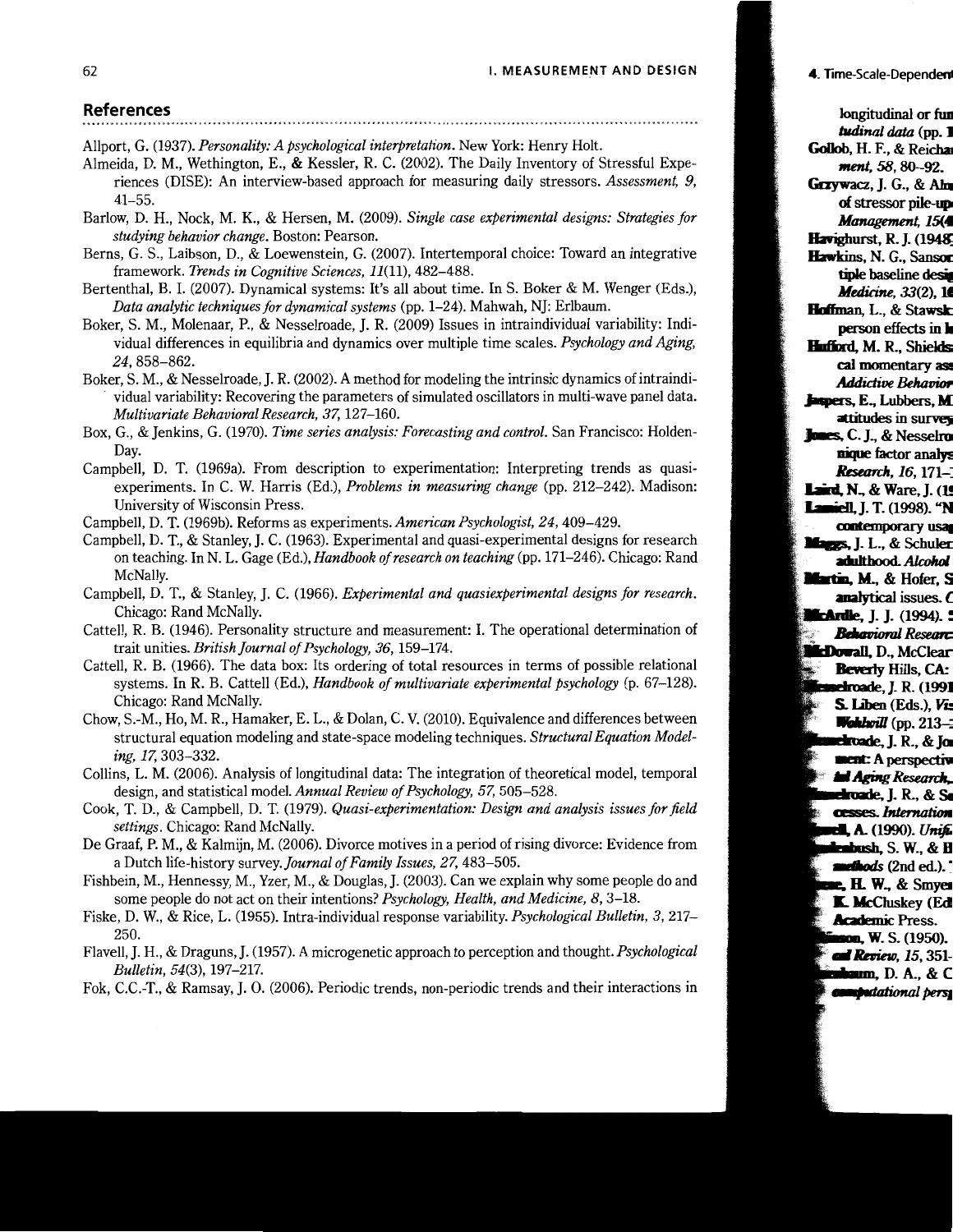longitudinal or functional data. In T. A. Walls & J. L. Schafer (Eds.), *Models for intensive longitudinal data* (pp. 109-122). New York: Oxford University Press.

- Gollob, H. F., & Reichardt, C. S. (1987). Taking account of time lags in causal models. *Child Development, 58,* 80-92.
- Grzywacz, J. G., & Almeida, D. M. (2008). Stress and binge drinking: A daily process examination of stressor pile-up and socioeconomic status in affect regulation. *International Journal of Stress Management, 15(4),* 364-380.
- Havighurst, R. J. (1948). *Developmental tasks and education.* New York: McKay.
- Hawkins, N. G., Sanson-Fisher, R. W., Shakeshaft, A., D'Este, C., & Green, L. W. (2007). The multiple baseline design for evaluating population-based research. *American journal of Preventative Medicine, 33(2),* 162-168.
- Hoffman, L., & Stawski, R. S. (2009). Persons as contexts: Evaluating between-person and withinperson effects in longitudinal analysis. *Research in Human Development, 6,* 97-120.
- Hufford, M. R., Shields, A. L., Shiffman, S., Paty, J., & Balabanis, M. (2002). Reactivity to ecological momentary assessment: An example using undergraduate problem drinkers. *Psychology of Addictive Behaviors, 16(3),* 205-211.
- Jaspers, E., Lubbers, M., & De Graaf, N. D. (2009). Measuring once twice: An evaluation of recalling attitudes in survey research. *European Sociological Review,* 25(3), 287-301.
- Jones, C. J., & Nesselroade, J. R. (1990). Multivariate, replicated, single-subject designs and P-technique factor analysis: A selective review of intraindividual change studies. *Experimental Aging Research, 16,* 171-183.
- Laird, N., & Ware, J. (1982). Random-effects models for longitudinal data. *Biometrics, 38,* 963-974.
- Lamiell, J. T. (1998). "Nomothetic" and "idiographic": Contrasting Windelband's understanding with contemporary usage. *Theory and Psychology, 8,* 23-38.
- Maggs, J. L., & Schulenberg, J. E. (2004–2005). Trajectories of alcohol use during the transition to adulthood. *Alcohol Research and Health,* 28(4), 195-201.
- **Martin, M., & Hofer, S. M. (2004). Intraindividual variability, change, and aging: Conceptual and** analytical issues. *Gerontology, 50,* 7-11.
- McArdle, J. J. (1994). Structural factor analysis experiments with incomplete data. *Multivariate Behavioral Research,* 29(4), 409-454.
- McDowall, D., McCleary, R., Meidinger, E. E., & Hay, R. A. (1980). *Interrupted time series analysis.*  Beverly Hills, CA: Sage.
- Nesselroade, J. R. (1991). The warp and the woof of the developmental fabric. In R. M. Downs & L. S. Liben (Eds.), *Visions of aesthetics, the environment and development: The legacy of Joachim F. Wohlwill* (pp. 213-240). Hillsdale, NJ: Erlbaum.
- Nesselroade, J. R., & Jones, C. J. (1991). Multi-modal selection effects in the study of adult development: A perspective on multivariate, replicated, single-subject, repeated measures. *Experimental Aging Research, 11,* 21-27.
- **Nesselroade, J. R., & Schmidt-McCollam, K. M. (2000). Putting the process in developmental pro**cesses. *International Journal of Behavioral Development, 24,* 295-300.
- Newell, A. (1990). *Unified theories of cognition.* Cambridge, MA: Harvard University Press.
- **Randenbush, S. W., & Bryk, A. S.** (2002). *Hierarchical linear models: Applications and data analysis methods* (2nd ed.). Thousand Oaks, CA: Sage.
- **Reese, H. W., & Smyer, M. A. (1983). The dimensionalization of life events. In E. J. Callahan &** K. McCluskey (Ed.), *Life-span developmental psychology: Non-normative life events.* New York: Academic Press.
- **Robinson, W. S. (1950).** Ecological correlations and the behavior of individuals. *American Sociologi*cal *Review, 15,* 351-357.
- llasenbaum, D. A., & Collyer, C. E. (Eds.). (1998). *Timing of behavior: Neural, psychological, and computational perspectives.* Cambridge, MA: MIT Press.